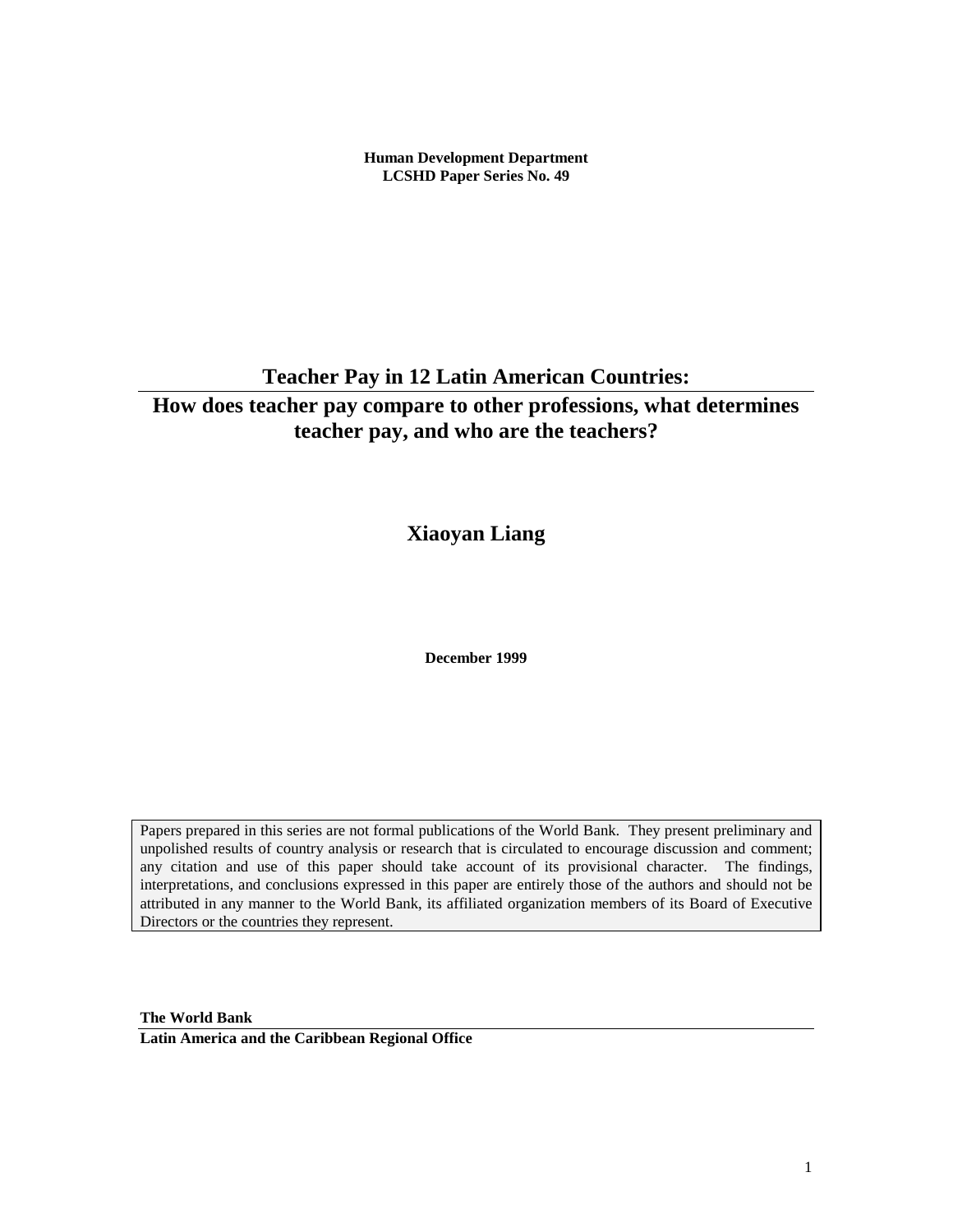## **TEACHER PAY IN 12 LATIN AMERICAN COUNTRIES: HOW DOES TEACHER PAY COMPARE TO OTHER PROFESSIONS, WHAT DETERMINES TEACHER PAY, AND WHO ARE THE TEACHERS?**

**Xiaoyan Liang, LCSHD The World Bank**

**August 1999**

This study has been supported by LCSHD and the Economics of Education Team, HD Network. Comments are received from John Edwards, Paul Glewwe, Emmanuel Jimenez, Marlaine Lockheed , Vincent Paqueo, Harry Patrinos, Gary Reid, Alan Ruby, Emiliana Vegas, and Donald Winkler. Specials thanks to Kihoon Lee for help in datarelated matters.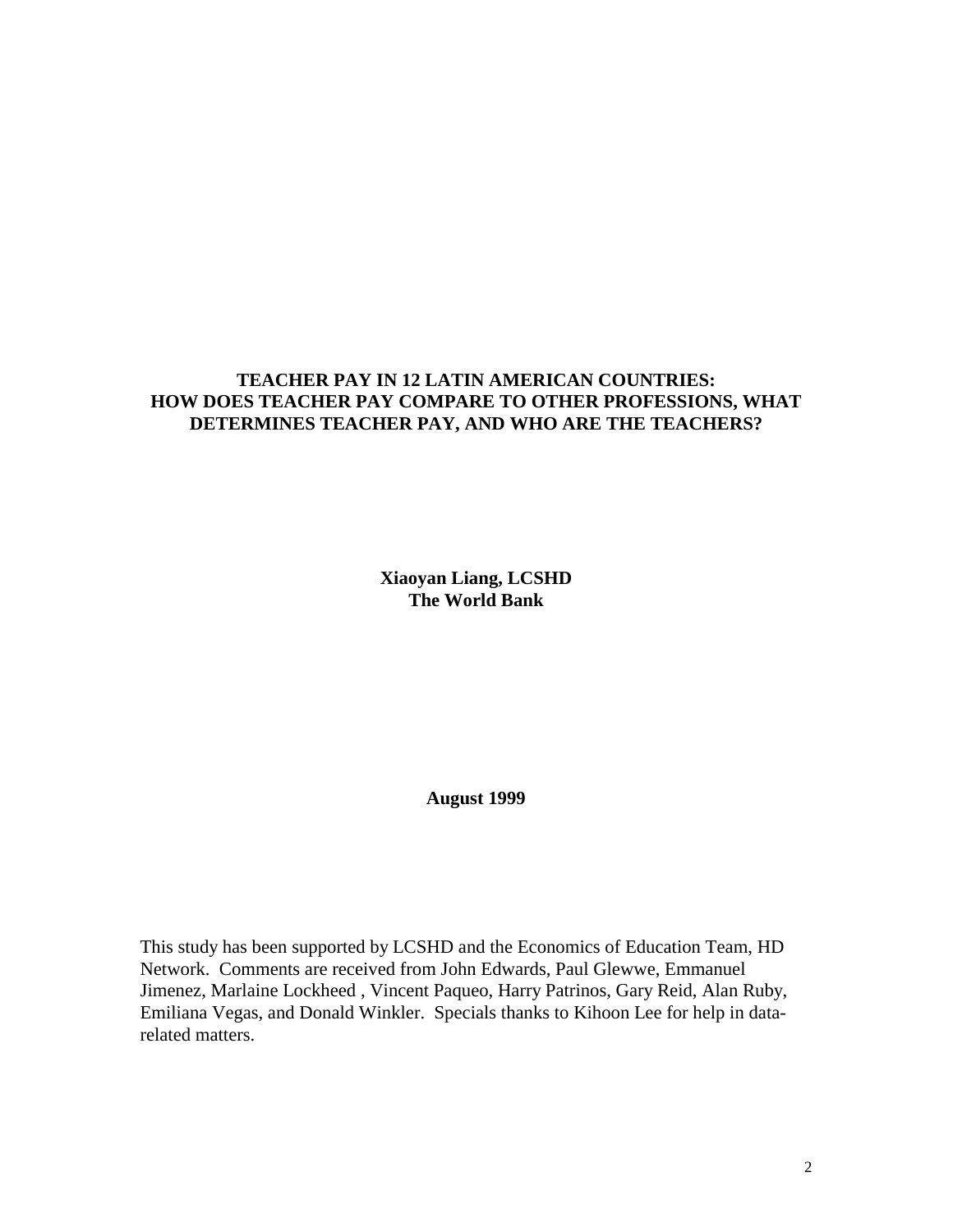### **Executive Summary**

Using household survey data from 12 Latin American countries, this paper attempts to answer three research questions: (1) how does teacher's remuneration compare to analogous counterparts in the labor market? (2) What are the factors that determine teacher pay and how does their contribution to teacher pay structure differ from what is found in the non-teaching sector? and (3) if it is true that persons with similar characteristics are paid less when they teach than when they take other jobs, then why do they go into the teaching profession: who are the teachers?

Simple contrasts of annual teacher income with the annual income of comparable counterparts show teachers having lower income. However, teachers are found to work on average significantly less than others. An unweighted average shows teachers in Latin American work only 35 hours per week, compared to almost 50 hours per week for other workers. When the comparison is based on hourly wage (also taking into account the 3 month vacation, the difference disappears in all 12 countries. In 11 out of 12 countries hourly wages for teachers are actually higher than for counterparts in the labor force with similar characteristics.

So while it is true that they are paid less, it is also true that they are well paid for the number of hours they work. This finding may imply that across-the-board salary increase for teachers may not have much impact on recruiting and retaining better teachers. Given that in many Latin American countries, students spend fewer hours in school than other parts of the world, opportunities should be provided for teachers to work longer hours thus to earn more money, such as, after care or summer camps.

The study also finds substantial variation in teachers' pay. However, this variation is much smaller when compared to the pay disparity of other professions. In other words, teachers' salary is much more predictable than in other professions. While education and experience are the principle determinants of teacher pay, interestingly, it is also affected by factors which are not always seen as part of the explanatory equation, including gender, school location, private/public sector, and association with unions. In particular, male teachers are paid more. Also, despite many efforts to provide explicit compensation to teachers who live in remote areas, it is surprising to find that teachers that work in rural or other "difficult" areas are paid 10 to 30 percent less than their urban counterparts.

Most of the officially-published teacher pay scales in LAC have a fairly strict way of calculating teacher pay that leaves little room for discretion. This finding might be explained that male teachers are more likely to take on additional administrative duties which compensate them for additional hours of work. The fact that rural teachers are paid significantly less is also troublesome. Since it is unlikely that the official pay formula will explicitly penalize service in difficult areas, the pay differential may result from a cumulative effect of reduced access to in-service training and fewer opportunities for administrative advancement for rural teachers. Careful studies need to be done to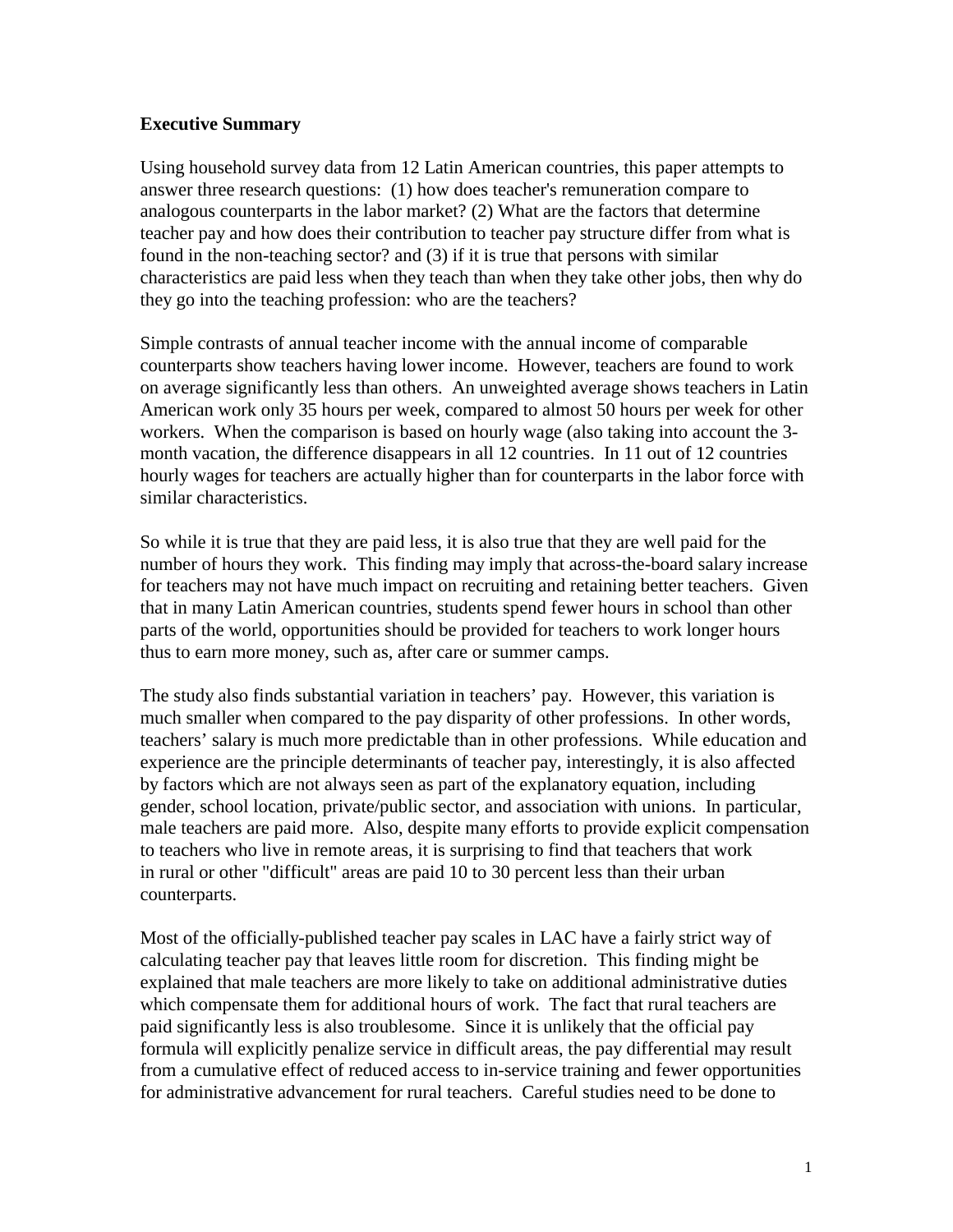examine why rural teacher compensation appears to be lower despite hardship compensation measures available in some countries. There are already signs that teachers in rural areas tend to be younger and less experienced than those in urban areas. Rural education could be in a downward spiral if no measures are taken to first attract and then retain good teachers in rural areas.

In Central America, public teachers on average are paid more than private teachers, whereas in South America private teachers are paid more than public ones. And in the two countries where the study was able to observe the relationship between union affiliation and pay, there is a significant premium associated with the affiliation with the union.

Finally, the study finds that two thirds of the teaching labor force are females, compared to less than one third in the non-teaching sector. These women are more likely to be the wife of household and their income typically constitutes a secondary source of income for the household. This finding confirms the earlier hypothesis that teachers may have chosen the profession for its fewer working hours and flexibility in schedule. Teachers in general have a much higher level of education than non-teachers. The differences range from 3 to 7 years. However, teachers' average schooling of 12 years is low when compared to that observed in the US, Japan, and OECD countries (16 years). Teachers tend to have a higher average age than non-teachers, indicating the possibility of more younger teachers dropping out of the system in their early teaching years. Teachers also tend to come from lower socio-economic background and from larger households compared to others, controlling for schooling and other characteristics.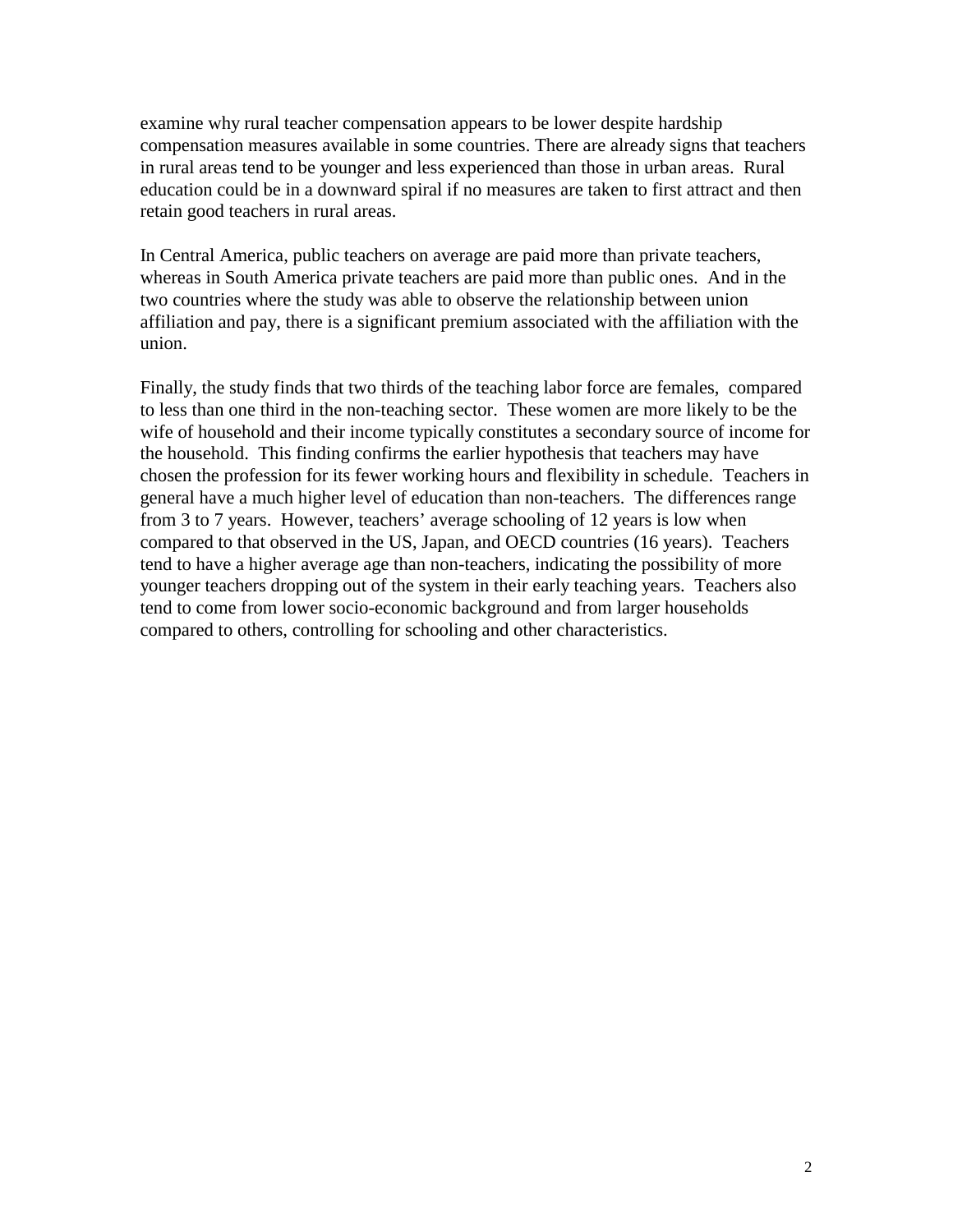### **INTRODUCTION**

Throughout the Latin America region, teacher pay makes up 90% of national public education budgets, or between two to six percent of the entire Gross Domestic Product. In the quest for educational quality and efficiency, there is little doubt that teachers in Latin America have or will become the centerpiece of the new educational reform. Using household survey data from 12 Latin American countries, this paper will attempt to answer three questions: (1) how does teacher's remuneration compare to their counterparts in the labor market? (2) What are the determinants of teacher pay and how does teacher pay structure compare to that of the private sector? and (3) if it is true that teachers are paid less for similar characteristics, why do people go into the teaching profession, who are the teachers?

#### **STUDY BACKGROUND**

Studies have debated heatedly on the over- or under- payment of teachers. For example, Vegas et al. (1999) reported that while in one third of the metropolitan area teachers receive significantly less pay than their counterparts in the labor force, the difference does not exist in the other two-thirds. An earlier study of Psacharopoulos (1987) concluded that primary school teachers in Brazil are not overpaid relative to other professions. Piras and Savedoff (1998) takes into account the number of hours teachers work and concludes that teachers' hourly wages in Bolivia are higher than their counterparts in other professions. Depending on the data, definition of variables, and comparison group, the results could be different even within one country.

It is even more difficult to make general statements about the level of teacher pay across the entire region. ILO (1991) attempted to compare teacher salaries with other professions in seven Latin American countries using official data on pay. Psacharopolous (1996), using 1989 household survey data, contrasted teacher pay with a comparison group in 12 Latin American countries and found that there is great variability from country to country, ranging from an underpayment of teachers in urban Bolivia by 35% relative to the control group, to an overpayment of 65% in Colombia. However, neither of the two studies properly controlled for differences in the characteristics of teachers and other workers. To answer the question of whether teachers are over- or under-paid, the present study modifies Psacharopolous' approach in two ways. First, it will use more upto-date household survey data of 1995 and 1996. Second, instead of a mean comparison of teachers and non-teachers in a descriptive way, it will fit Mincer's earnings functions for all the 12 countries, with and without controlling for hours worked per week. Thus, the difference we observe in the salary control for observable, pay-relevant characteristics such as schooling, experience, living in rural or urban areas, or even association with the private sector and unions.

Teachers' pay varies. The second research question focuses on how teacher pay is determined. In the U.S. labor market environment, Chambers (1995) found that public school teachers are paid higher salaries than private school teachers and that longevity at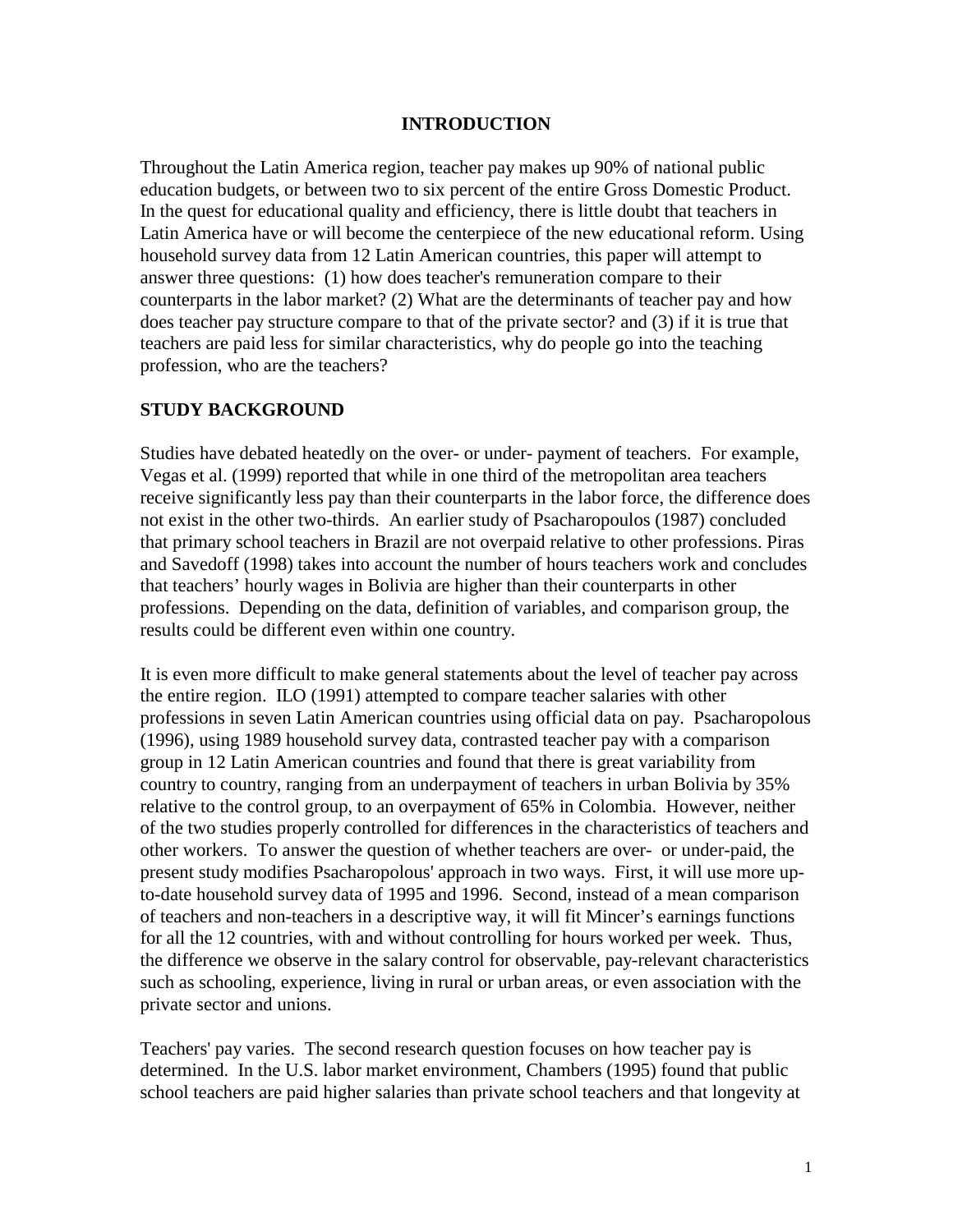the job and educational qualifications are valued significantly more in public schools than in private ones. Carnoy & Welmond (1996) have attempted to answer the questions in the worldwide context by comparing salary growth to GDP growth. Their study shows that in addition to productivity (measured as the pupil-teacher ratio), teachers' compensation is based largely on the capacity of the government to pay them as measured by the growth in GDP per capita. However, few Latin American studies have examined the determinants of teachers' pay structure, e.g., how much is experience rewarded versus extra schooling, or what is the magnitude of incentive for teachers working in difficult areas, what is the "premium" of working in the private sector or being affiliated with a union? Ultimately, what should be the elements of a "good" teacher pay structure?

Finally, the paper asks who are the teachers. If teachers are "underpaid", why do people still choose to be teachers? Schiefelbein et al. (1994) documented that teachers in six Latin American countries are mostly women, from modest socioeconomic background, and a majority of them have children. The present study will take a step forward by statistically modeling the probability of being a teacher as a function of their personal and demographic characteristics. The hypothesis is that teachers are mainly women who need to take care of their children and are attracted by the profession's flexibility and less stringent working hours. Their pay perhaps is a secondary source of household income.

### **DATA, SAMPLE, AND METHODS**

Data for the study comes from 12 sets of household survey data compiled by *Comision Economica Para America Latina Y El Caribe (CEPAL)*. The Bolivia, Colombia, Honduras, and Paraguay data are for 1996, whereas in all other countries 1995 surveys are used. The advantage of using CEPAL data is the comparability across the 12 countries in sampling framework and definitions of most of the variables. Only urban areas were surveyed in Ecuador and Uruguay, but the other 10 surveys are nationally representative. Sampling weights are used in the analysis to ensure the generalizability of results. Subsample is selected from each of the survey using the following criteria: not currently studying, employed in the formal sector, working more than 20 hours per week, and more than 15 years of age.

With the exception of El Salvador and Venezuela, the definition of teacher refers to all preschool, special education, primary and secondary teachers only. In El Salvador and Venezuela, there may be some university teachers who are also selected since the data does not permit a breakdown of different categories of teachers. In fact, in El Salvador, "teacher" refers to those who engage in "enzenanza" (teaching), and in Venezuela it refers to those who engage in "instruccion publica" (public instruction). The following table presents sample sizes for both teachers and non-teachers in the 12 samples. The results show that teachers constitute a surprisingly significant proportion of the entire former sector full-time labor force, ranging from 2% in Uruguay to 9% in Bolivia and Ecuador. Note that sample sizes for subsequent analysis are the same as reported here in Table 1 and they will not be reported again.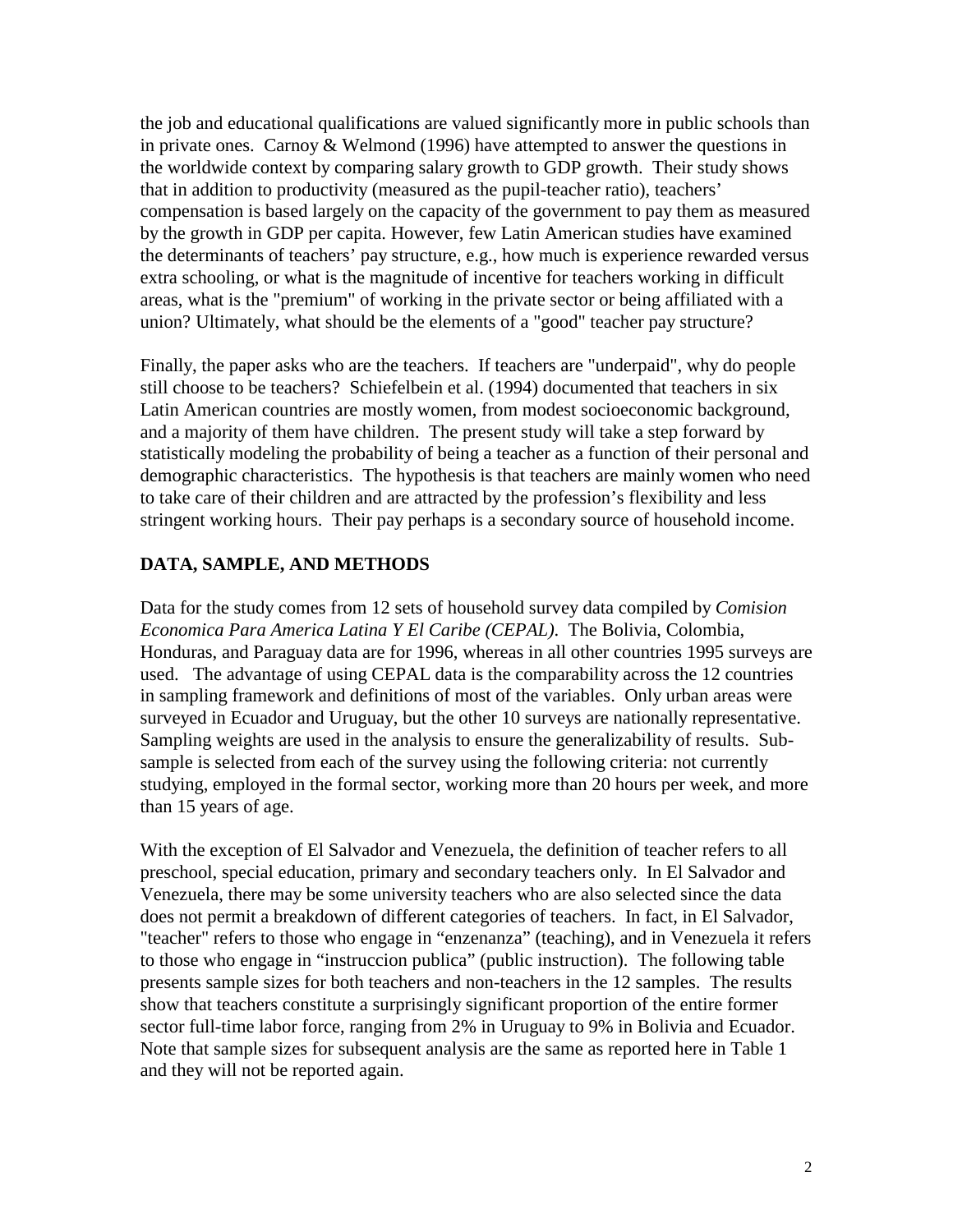| <b>Countries</b> | <b>Teachers</b> | Non-teachers | % of teachers |
|------------------|-----------------|--------------|---------------|
| <b>Bolivia</b>   | 355             | 3505         | 0.09          |
| <b>Brazil</b>    | 485             | 6642         | 0.07          |
| Chile            | 532             | 11541        | 0.04          |
| Colombia         | 1558            | 24855        | 0.06          |
| Costa Rica       | 218             | 6689         | 0.03          |
| Ecuador (urban)  | 456             | 4402         | 0.09          |
| El Salvador      | 291             | 5988         | 0.05          |
| Honduras         | 369             | 4363         | 0.08          |
| Panama           | 382             | 5896         | 0.06          |
| Paraguay         | 93              | 1798         | 0.05          |
| Uruguay (urban)  | 368             | 15372        | 0.02          |
| Venezuela        | 219             | 7078         | 0.03          |

**Table 1: Samples sizes by teachers and non-teachers.**

A combination of descriptive, multivariate linear regression, and multivariate logistic regression methods is used to answer the three research questions presented above. First I use multiple regression to determine the magnitude of pay disparity without controlling for hours worked per week. Then I proceed to use the hourly wage as the dependent variable (implicitly taking into account number of hours worked per week) to examine the pay disparity. A sub-sample of teachers only are selected to answer the second question of what determines teacher pay. Again multiple regression is used to examine pay determinants. Finally logistic regressions are used to determine the probability of being a teacher. These analytical methods are complemented by descriptive statistics throughout the analysis.

### **(1) Are Teachers Underpaid?**

There is a widely held perception that teachers are "underpaid". But much of the argument over teacher compensation is a semantic one that really involves what is meant by the term "underpaid". One option is to examine annual salary, another to look at hourly wages, still a third is to adjust hourly wages for the significantly longer school vacation periods. This paper reports on all three definitions of "teacher pay" because the richness and timeliness of the data set makes knowing these statistics inherently interesting. At first glance it may seem desirable to offer some opinion on which of these measures is "best", for the purpose of policy prescription. Yet a bit of reflection suggests that using two of these measures –annual salary and vacation-adjusted hourly wage-- can be of value in comparing the compensation of teachers to employees in other sectors. We can use both measures as long as we understand that they are *not* equivalent. Each tells us something different. The comparison of *annual salary* can tell us about the *standard of living* of teachers: can teachers afford the same material comforts as a suitably chosen control group? A comparison of *vacation-adjusted wages* addresses the question of "fairness" of compensation: are teachers reasonably compensated *for what they do*? The salary comparison addresses the question of whether teachers are paid less, the vacation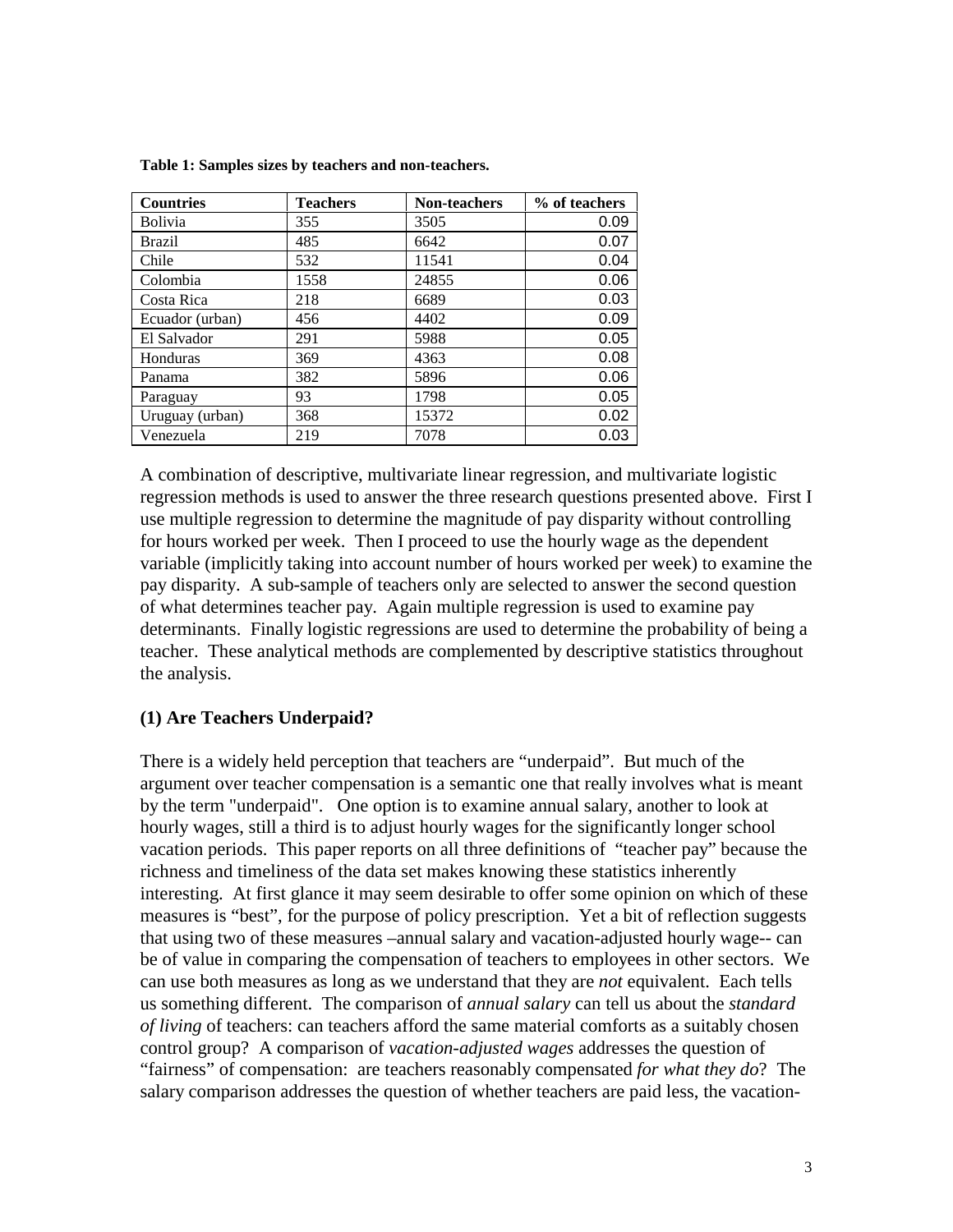adjusted wage comparison can answer whether they are "under"-paid. Being paid less is not the same as being under-paid.

For the first comparison, Mincer-type regressions of the logarithm of annual income on education, experience and other labor market characteristics were run for 12 Latin American countries. The coefficients reported in Table 2 contrast teachers' *annual* income with that of comparable counterparts. These results show that the widely-held perception that teachers incomes are lower is generally warranted.

| Countries       | Not controlling for               |                   |                    |
|-----------------|-----------------------------------|-------------------|--------------------|
|                 | working hours                     |                   |                    |
| <b>Bolivia</b>  | $-0.38(0.04)$ ***                 |                   |                    |
| <b>Brazil</b>   | $-0.35(0.03)$ ***                 |                   |                    |
| Chile           | $-0.19(0.03)$ ***                 |                   |                    |
| Colombia        | $-0.05(0.02)$ ***                 |                   |                    |
| Costa Rica      | <b>NS</b>                         |                   |                    |
| Ecuador (urban) | $-0.37(0.03)$ ***                 |                   |                    |
| El Salvador     | $-0.22(0.03)$ ***                 |                   |                    |
| Honduras        | <b>NS</b>                         |                   |                    |
| Panama          | $-0.05(0.03)$ ~                   |                   |                    |
| Paraguay        | <b>NS</b>                         |                   |                    |
| Uruguay         | $-0.14(0.03)$ ***                 |                   |                    |
| Venezuela       | $-0.09(0.04)$ ~                   |                   |                    |
| $-p \le 0.10$   | ** $p \le 0.01$<br>* $p \le 0.05$ | ***p $\leq 0.001$ | NS Not significant |

**Table 2: Premium of Being a Teacher in 12 Samples, without controlling for working hours.**

In 9 out of 12 samples teachers *are* paid significantly less than labor market participants of similar characteristics. The disparity ranges from 5% in Colombia to 37% in Ecuador. In Panama and Venezuela, the 5% and 9% wage differences between teachers and their counterparts are significant only at p=0.10 level. However, in Costa Rica, Honduras, and Paraguay, teacher and non-teacher remuneration are actually indistinguishable after controlling for gender, schooling, experience, private sector, whether working in rural or urban areas, and when data permit, association with teachers' union and ethnicity.

These results beg a question: why do people choose to enter a profession that is widely known to offer them a lower annual income? The remainder of this paper pieces together various answers.

It is likely that the impact of the "teacher" dummy variable on predicted income reflects what economists call a "compensating differential". This states that there is something about teaching that people like and are willing to "pay" for with lower annual income. Either the observed difference in earnings reflects different job characteristics or some barrier is keeping teachers from obtaining non-teaching jobs.

The compensating differential argument goes thus. Let us first imagine that people are all basically the same. They differ only in the years of schooling and the amount of work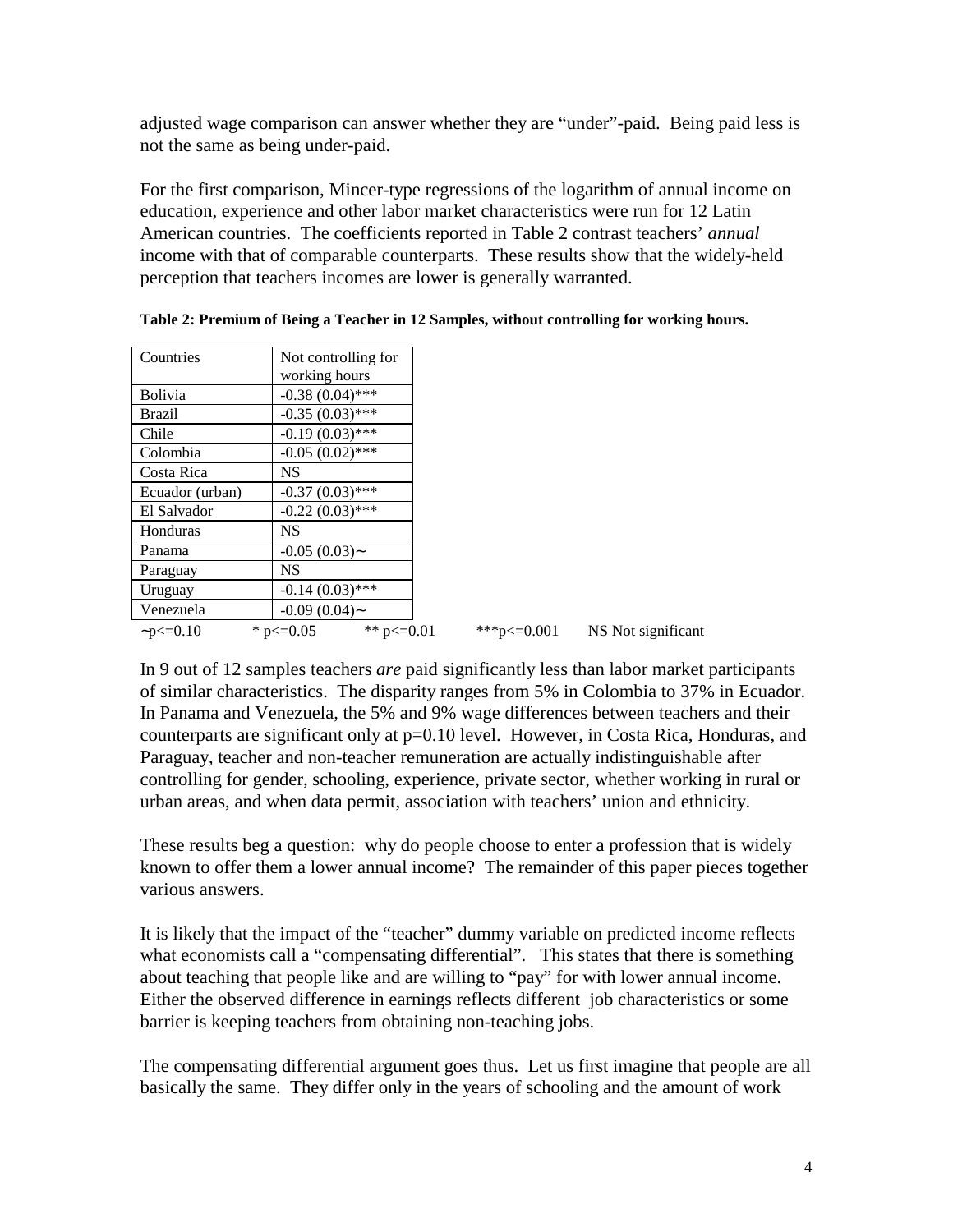experience they have attained, and they then choose where to work only on the basis of which job rewards them the most for these acquired skills. Also imagine that there are no barriers to mobility, so that teachers can get non-teaching jobs if they so desire. In this kind of a world there could not be a persistent pay differential between teaching and nonteaching jobs. If teaching salaries were set below what people could earn in other jobs, there simply would be no teachers.

What we observe in the data does not support this outcome. There *are* teachers and there *is* persistently lower pay for teachers. This means one or more of the assumptions in this argument is wrong. Contrary to what was assumed above, either

- There is some barrier that keeps teachers from obtaining higher-paying, non-teaching jobs, or
- Teachers are inherently different, lower-quality workers who would also be paid less in the non-teaching sector or
- Teachers are motivated by job characteristics other than pay

The first condition is unlikely to be operational here. There is no evidence that Latin American teachers are disallowed from seeking employment in other sectors. Available data from Bolivia, Chile, and Uruguay suggest that slightly more than half of the graduates from teacher training institutions take on teaching (Table 3), indicating that the door to other professions for those graduates are still open. Also, even if such a barrier did exist, it could affect the current *stock* of teachers, but not the *flow*. In other words, the barrier could "trap" existing teachers in lower-paying teaching slots, but new graduates would seek other careers. The long run effect would be the same. After some time there would be no teachers.

| Countries (sample<br>size) | % of TTT graduates<br>who teach |  |  |
|----------------------------|---------------------------------|--|--|
| Bolivia (523)              | 52%                             |  |  |
| Chile $(66)$               | 78%                             |  |  |
| Uruguay (384)              | 53%                             |  |  |

**Table 3: % of teacher training institutions graduates who teach as their principal job**

The second condition is possible. The regressions control for "years of education", but not the *type* of schooling. Teachers usually go to normal schools or special teacher training institutions rather than regular universities. The curriculum in these schools is generally different from what is found in other degree programs and may not be suitable for work in other careers. Furthermore, there is also some evidence mounting that students who choose teaching careers have lower aptitude test scores. For instance in the US, the National Commission on Excellence in Education, in *A Nation at Risk*, found that "not enough of the academically able students are being attracted to teaching". Murnane, Singer, Willett, Kemple, and Olsen (1991) confirmed that college graduates with higher IQ scores are consistently less likely to enter teaching than were lower scoring graduates*.* This would suggest that causality operate in the opposite direction too. Lower pay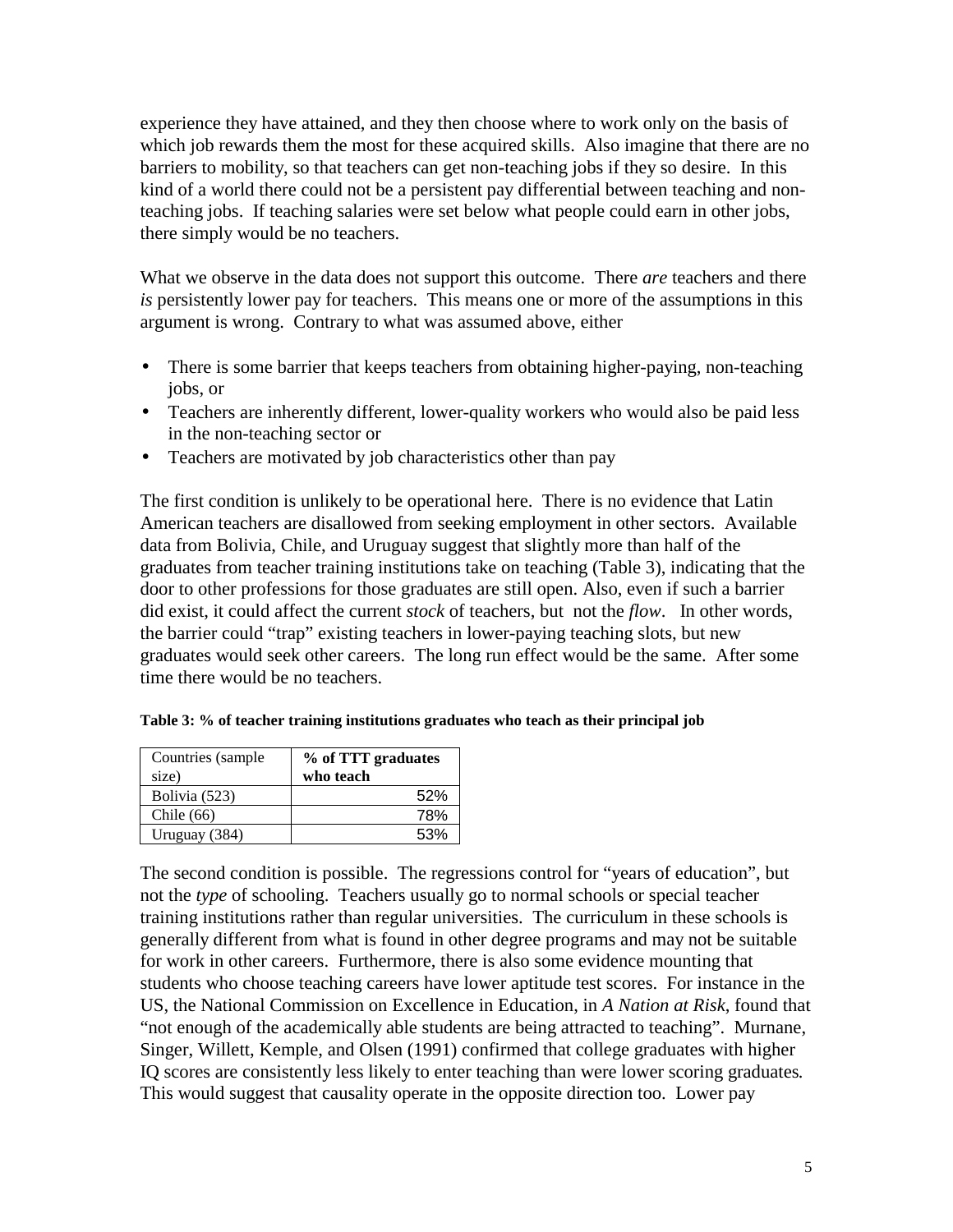attracts lower qualified personnel. However, the data that are available for this analysis provides no information on innate ability.

The remainder of the paper therefore explores the third condition, namely that pay is not the only characteristic considered by people who choose teaching careers. What are these characteristics? One humorous aphorism states that the 3 best reasons to become a teacher are June, July and August. This points to a well-known job characteristic: teachers work few hours per week and have longer summer vacations. We now go on to examine the importance of teaching schedules. If people know about teaching schedules before they choosing a career, this may be one of the reasons they choose to teach, even though they also know that their *yearly* pay will be lower. Teaching schedules roughly conform to school schedules: teachers enjoy longer summer vacations, many more midyear holidays and shorter workdays than other workers who consider themselves fully employed. This makes teaching attractive for people who also plan to raise a family.

The hypothesis to be tested is that lower teacher pay reflects what economists call a "compensating differential": people who opt for a teaching career are more likely to *want* to work for fewer hours. This should mean that surveyed teachers report they are fully employed even when they actually work less than 40 hours per week, 50 weeks per year  $<sup>1</sup>$ .</sup> They may choose to work for less pay *because* they can work fewer hours.

| <b>Countries</b> | <b>Teachers</b> | Non-teachers (B)               | <b>Difference</b> |
|------------------|-----------------|--------------------------------|-------------------|
|                  | (A)             |                                | $(A-B)$           |
| <b>Bolivia</b>   | 27.9            | 50.1                           | $-22.2***$        |
| <b>Brazil</b>    | 28.7            | 40.9                           | $-12.2***$        |
| Chile            | 39              | 48.1                           | $-9.1***$         |
| Colombia         | 36.8            | 50.3                           | $-13.5***$        |
| Costa Rica       | 39.1            | 49.2                           | $-10.1***$        |
| Ecuador (urban)  | 38.6            | 47.4                           | $-8.8***$         |
| El Salvador      | 33.6            | 46.6                           | $-13***$          |
| Honduras         | 36.8            | 50.7                           | $-13.9***$        |
| Panama           | 36              | 44.9                           | $-8.9***$         |
| Paraguay         | 35.8            | 48.0                           | $-12.2***$        |
| Uruguay (urban)  | 31.1            | 45.1                           | $-14***$          |
| Venezuela        | 37              | 43.7                           | $-6.7***$         |
| $-p < 0.10$      | * $p \le 0.05$  | ** $p \le 0.01$<br>***p<=0.001 |                   |

 $\overline{a}$ 

**Table 4: Average Hours Worked Per Week, Teachers and Non-teachers**

Table 4 shows that teachers work significantly fewer hours per week than non-teachers in all 12 countries. On a weekly basis, they average between 6.7 hours (in Venezuela) and 22.2 fewer hours (in Bolivia) per week than non-teachers. In addition, most of teachers have three months' vacation in the summer. Therefore, though teacher annual salaries are lower, they also work much less time each week *and* they get the whole summer off.

 $1$  Hours worked is calculated from survey response to the question "how many hours did you work last week in your principal job?" It is likely that some teachers will only report hours they spend in school whereas some may also include hours they spend at home on teaching-related activities, if there is any.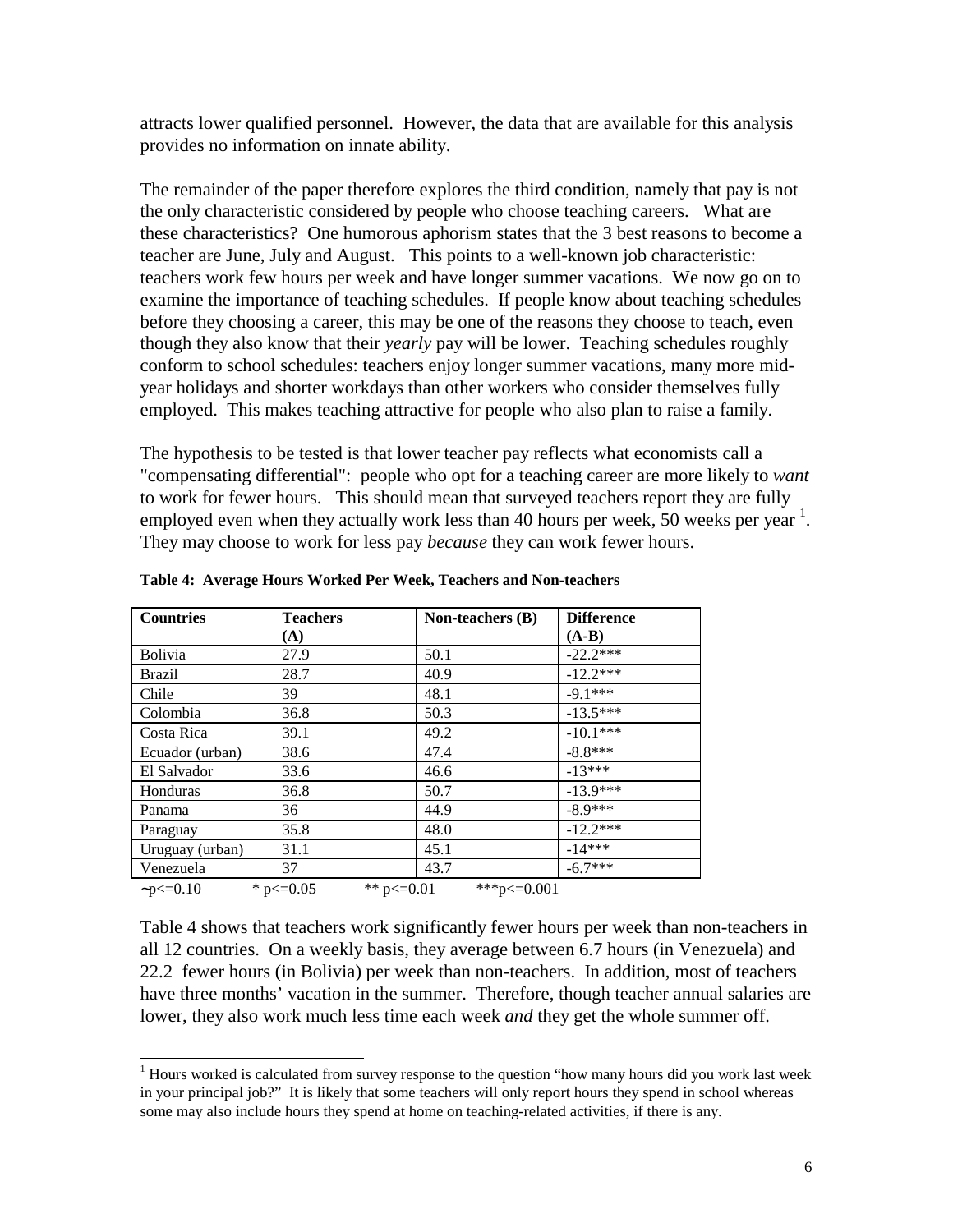| <b>Countries</b>                | <b>Hourly wage</b><br>"premium" of being |             |
|---------------------------------|------------------------------------------|-------------|
|                                 | a teacher                                |             |
| <b>Bolivia</b>                  | NS                                       |             |
| Brazil                          | $-0.07(0.03)*$                           |             |
| Chile                           | NS                                       |             |
| Colombia                        | $0.20(0.02)$ ***                         |             |
| Costa Rica                      | $0.15(0.04)$ ***                         |             |
| Ecuador (urban)                 | $-0.27(0.04)$ ***                        |             |
| El Salvador                     | $0.09(0.03)$ **                          |             |
| Honduras                        | $0.29(0.04)$ ***                         |             |
| Panama                          | $0.12(0.03)$ ***                         |             |
| Paraguay                        | NS                                       |             |
| Uruguay (urban)                 | $0.10(0.03)$ ***                         |             |
| Venezuela                       | $0.08(0.04)$ ~                           |             |
| * $p \le 0.05$<br>$-p \le 0.10$ | ** $p \le 0.01$                          | ***p<=0.001 |

**Table 5: Hourly wage premium for being a teacher in 12 samples (not taking into account teachers' three-month vacation).**

Table 5 shows the teaching premium after accounting for hours worked during the survey month. Table entries are the teacher "dummy variable" coefficients estimated with a regression of hourly wage on the same set of variables reported for Table 3. The "wage" is calculated as the monthly income divided by hours worked per month. Results in Table 5 do *not* take into account the fact that most teachers have at least 3 months off during the summer. Even so, the relative compensation of teachers now looks quite favorable. In ten out of twelve countries teachers earn at least as much as non-teachers and in 7 they actually earn *more*. Only in Brazil and urban Ecuador is it still true that teachers are paid less.

The surveys do not ask how much time people have off in the summer, but it is well known that teachers have much more time off. Vacation time is likely to vary by country and by individual, depending on country institutions and on individual administrative duties. So to illustrate the point, Table 6 shows the impact on teacher premiums of a simulation that assumes that all teachers work only 75% as many days per year as nonteachers. This makes the hourly wage significantly *higher* than the non-teaching private sector in every country but Ecuador, where it merely eliminates the teacher penalty. In most countries teachers would actually earn about 1/3 more than non-teachers with the same labor market characteristics  $2$ .

**Table 6: Hourly wage premium for being a teacher in 12 samples (taking into account three-month vacation for teachers)**

<sup>&</sup>lt;sup>2</sup> There is contention that the teaching hours is not directly comparable to the other types of working hour, as teaching may be a much more complex activity which requires intellectual, physical, social, and emotional engagement. This paper does not get into this issue and it assumes that one hour of teaching is equivalent to one hour of other types of work.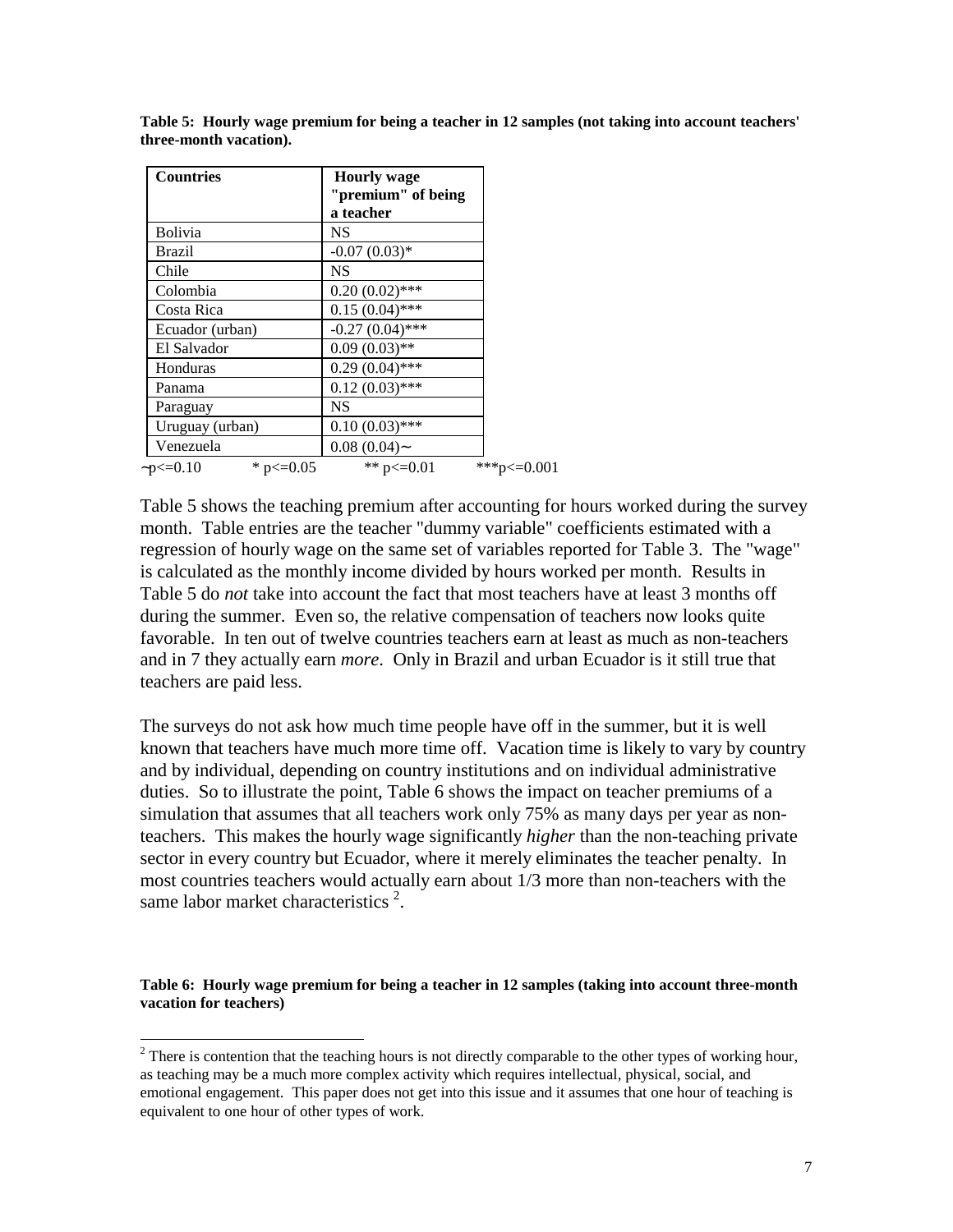| <b>Countries</b>                | <b>Hourly</b> wage<br>"premium" for being |             |
|---------------------------------|-------------------------------------------|-------------|
|                                 | a teacher                                 |             |
| <b>Bolivia</b>                  | $0.37(0.04)$ ***                          |             |
| Brazil                          | $0.11(0.03)$ ***                          |             |
| Chile                           | $0.18(0.03)$ ***                          |             |
| Colombia                        | $0.35(0.02)$ ***                          |             |
| Costa Rica                      | $0.38(0.04)$ ***                          |             |
| Ecuador (urban)                 | <b>NS</b>                                 |             |
| El Salvador                     | $0.37(0.03)$ ***                          |             |
| Honduras                        | $0.44(0.04)$ ***                          |             |
| Panama                          | $0.33(0.03)$ ***                          |             |
| Paraguay                        | 0.29(0.06)                                |             |
| Uruguay (urban)                 | $0.29(0.03)$ ***                          |             |
| Venezuela                       | $0.37(0.04)$ ***                          |             |
| * $p \le 0.05$<br>$-p < = 0.10$ | ** $p \le 0.01$                           | ***p<=0.001 |

### **(2) Is There Variation in Teachers' Incomes and what are the determinants of this variation?**

So far we have treated teachers as if they were a homogeneous group. Yet we know that they are paid differently depending on their qualifications, level of education, or any other characteristics that may be considered important for the country. How much variation is there among teacher incomes across the 12 samples? What is the level of equality in terms of teacher pay? To answer this question, Column 1 of Table 7 reports the coefficient of variation associated with the teacher income in the 12 countries. This measure divides the standard deviation by the mean and thus gets rid of the unit of measure problems inherent in cross country comparisons. Table 7 shows the coefficients of variation ranging from 0.30 in Panama to 0.83 --more than twice as high-- in Brazil. In fact, if we use 0.50 as a cutoff value, we can roughly group the countries into two categories: high teacher pay dispersion countries (Brazil, Bolivia, Colombia, Honduras, Paraguay, Venezuela, Ecuador, and Chile), and low dispersion countries (Panama, Costa Rica, El Salvador, and Uruguay). Note also that South American countries tend to have a larger disparity in teacher pay than Central American countries in the region.

| Table 7: Coefficient of Variation of Teacher Income. |  |
|------------------------------------------------------|--|
|------------------------------------------------------|--|

| <b>Countries</b> | <b>Teachers only</b> | <b>Non-teachers</b><br><b>(education between 6)</b><br>and 16 years) |
|------------------|----------------------|----------------------------------------------------------------------|
| <b>Bolivia</b>   | 0.67                 | 1.17                                                                 |
| Brazil           | 0.83                 | 1.35                                                                 |
| Chile            | 0.51                 | 1.14                                                                 |
| Colombia         | 0.67                 | 1.07                                                                 |
| Costa Rica       | 0.37                 | 0.82                                                                 |
| Ecuador (urban)  | 0.52                 | 0.93                                                                 |
| El Salvador      | 0.35                 | 0.75                                                                 |
| Honduras         | 0.56                 | 0.86                                                                 |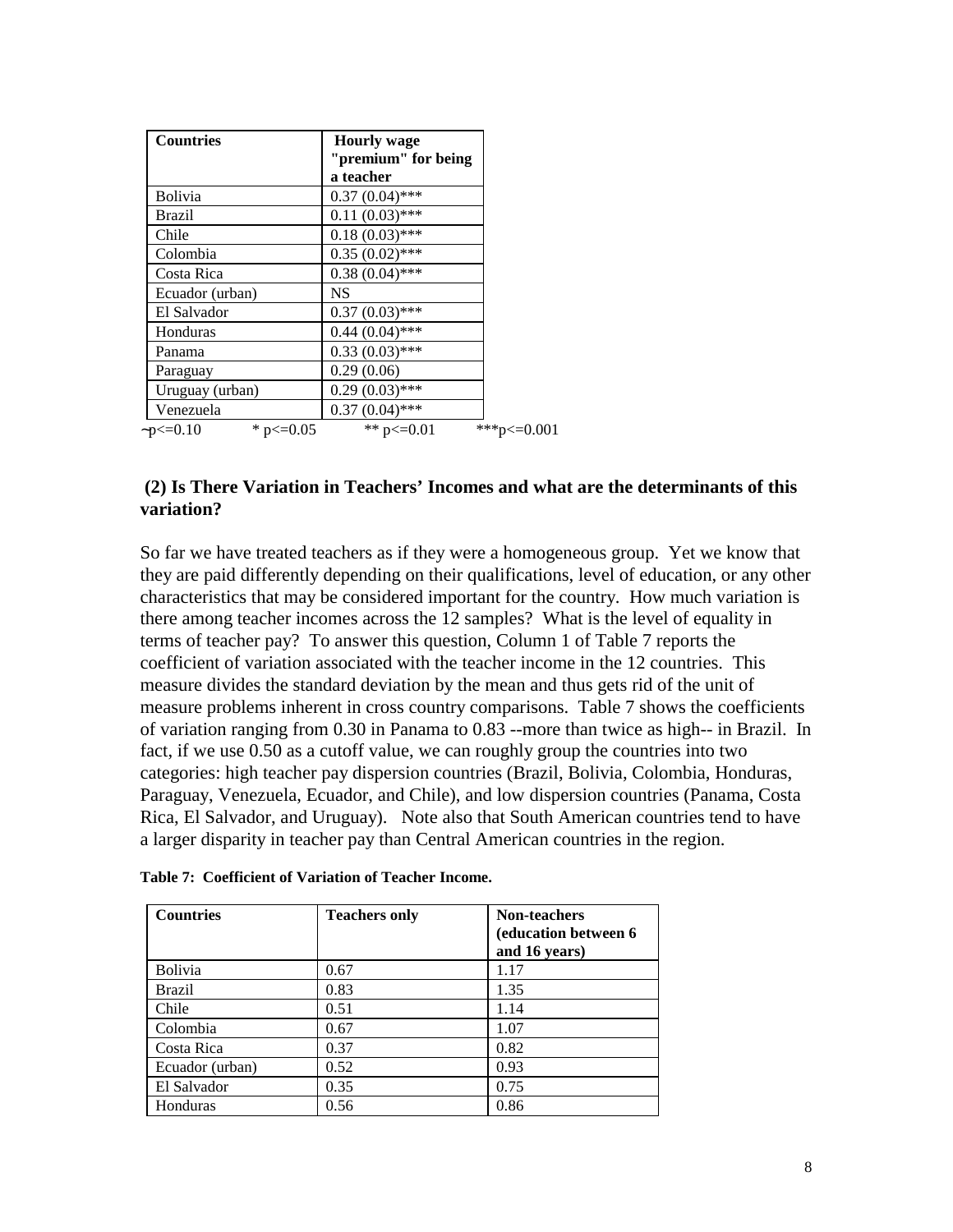| Panama          | 0.30 | 0.83 |
|-----------------|------|------|
| Paraguay        | 0.52 | 0.83 |
| Uruguay (urban) | 0.47 | 0.95 |
| Venezuela       | J.54 | 0.81 |

By comparing the coefficient of variation of teacher annual salary with that of the nonteachers, we will get a better sense of the relative dispersion in earnings. Since more than 90% of teachers have at least primary level education, the comparison group is chosen from the non-teacher pool with years of schooling between 6 and 16 years. The second column of Table 7 shows that the coefficient of variation for non-teachers is generally much larger than for teachers.

This points to another characteristic of the teaching profession: teacher earnings distributions are flatter. We also know that teacher layoffs and firings are also rare. This means that people entering teaching careers face much less uncertainty about what their income and job tenure will be than workers in other sectors. There is more security and predictability in lifetime earnings profiles for teachers and this is likely to draw people who find risk distasteful. Low risk may be considered a desirable job characteristic by them. In the non-teaching sector earnings differentials partly reflect differences in individual productivity that are not picked up by surveys but are --over time-- observable and rewarded in the private sector labor market. Therefore flatter earnings distributions may also signal that such individual productivity differences are not well rewarded in the education sector.

How is teachers' pay determined? What are the generalizable characteristics of teachers' pay structures in the 12 Latin American countries? To answer this question, the subsamples of teachers for each country was used to fit multivariate regressions predicting the logarithm of teacher's annual income, in each of the 12 countries, using the same independent variables as before. The analysis finds that teacher gender, schooling, experience, whether or not working in difficult areas, whether or not in the private sector, and sometimes association with teachers' union all have significant impact on how much they are paid. Parallel analysis was also performed on a sub-samples of non-teachers only. The study finds that the impact on earnings of several of these characteristics is different in the teaching and non-teaching sectors. Results from the multiple regression analysis are presented in Table 8 (for teachers) and Table 9 (for non-teachers).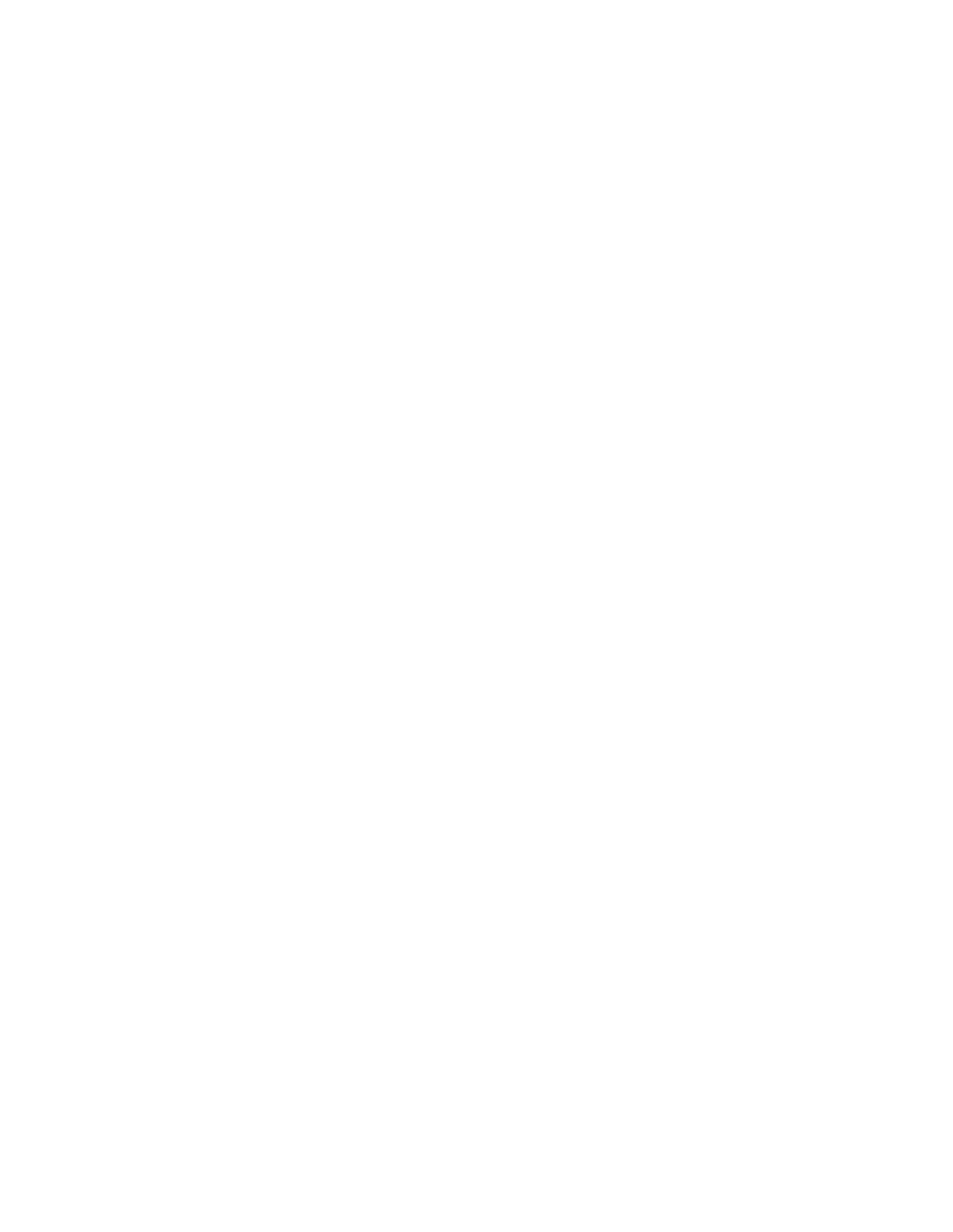|                | <b>Being</b><br>female  | <b>Return to</b><br>schooling | <b>Experience</b>    | <b>Experience-</b><br>squared | <b>Incentive for</b><br>working in<br>difficult areas | <b>Private</b><br>sector<br>premium | <b>Weekly hours</b><br>worked | <b>Affiliation</b><br>with union | <b>Adjusted</b><br><b>R-square</b> |
|----------------|-------------------------|-------------------------------|----------------------|-------------------------------|-------------------------------------------------------|-------------------------------------|-------------------------------|----------------------------------|------------------------------------|
| <b>Bolivia</b> | $_{\rm NS}$             | 0.05<br>$(0.01)$ ***          | 0.01<br>$(0.007)$ ~  | <b>NS</b>                     | <b>NS</b>                                             | 0.31<br>$(0.06)$ ***                | 0.006<br>$(0.002)$ ***        | N/A                              | 0.18                               |
| <b>Brazil</b>  | $_{\rm NS}$             | 0.16<br>$(0.01)$ ***          | 0.02<br>$(0.01)$ ~   | $_{\rm NS}$                   | $-0.26^3$<br>$(0.07)$ ***                             | 0.11<br>$(0.06)$ ~                  | 0.02<br>$(0.00)$ ***          | 0.29<br>$(0.07)$ ***             | 0.59                               |
| <b>Chile</b>   | $-0.08$<br>$(0.04)$ ~   | 0.04<br>$(0.01)$ **           | 0.02<br>$(0.006)$ ** | NS                            | $-0.14$ <sup>4</sup><br>$(0.04)$ **                   | 0.18<br>$(0.04)$ ***                | <b>NS</b>                     | N/A                              | 0.14                               |
| Colombia       | $-0.15$<br>$(0.02)$ *** | $0.10(0.004)$ ***             | 0.03<br>$(0.00)$ *** | $-0.0003$<br>$(0.00)$ ***     | $-0.105$<br>$(0.03)$ ***                              | N/A                                 | 0.005<br>$(0.001)$ ***        | N/A                              | 0.41                               |
| Costa R.       | <b>NS</b>               | 0.09<br>$(0.02)$ ***          | 0.03<br>$(0.01)^*$   | NS                            | NS <sup>6</sup>                                       | NS                                  | 0.009<br>$(0.003)$ **         | N/A                              | 0.22                               |
| <b>Ecuador</b> | $-0.10$<br>$(0.04)$ *   | 0.04<br>$(0.01)$ ***          | 0.017<br>$(0.009)*$  | NS                            | $-0.197$<br>$(0.06)$ **                               | NS                                  | 0.06<br>$(0.003)$ ~           | N/A                              | 0.16                               |
| El Salvador    | $-0.20$<br>$(0.04)$ *** | 0.06<br>$(0.01)$ ***          | 0.02<br>$(0.01)$ *** | $-0.0003$<br>$(0.00)$ **      | $-0.168$<br>$(0.07)*$                                 | $-0.46$<br>$(0.05)$ ***             | 0.007<br>$(0.002)$ ***        | <b>NS</b>                        | 0.46                               |
| Honduras       | $-0.07$<br>$(0.04)$ ~   | 0.11<br>$(0.01)$ ***          | 0.03<br>$(0.01)$ *** | $-0.0003$<br>$(0.00)$ **      | <b>NS</b>                                             | $-0.20$<br>$(0.05)$ ***             | <b>NS</b>                     | N/A                              | 0.56                               |
| Panama         | $-0.08$<br>$(0.03)*$    | 0.06<br>$(0.01)$ ***          | 0.03<br>$(0.01)$ *** | $-0.0006$<br>$(0.00)$ ***     | $_{\rm NS}$                                           | $-0.28$<br>$(0.05)$ ***             | 0.007<br>$(0.002)$ ***        | N/A                              | 0.36                               |
| Paraguay       | $-0.25$<br>$(0.09)*$    | 0.05<br>$(0.02)$ *            | <b>NS</b>            | <b>NS</b>                     | <b>NS</b>                                             | <b>NS</b>                           | 0.03<br>$(0.004)$ ***         | N/A                              | 0.48                               |
| Uruguay        | <b>NS</b>               | 0.03<br>$(0.01)$ **           | 0.04<br>$(0.01)$ *** | $-0.0007$<br>$(0.00)$ ***     | $-0.12$<br>$(0.05)$ **                                | 0.19<br>$(0.06)$ ***                | 0.01<br>$(0.00)$ ***          | N/A                              | 0.28                               |
| Venezuela      | $_{\rm NS}$             | 0.07<br>$(0.02)$ **           | 0.09<br>$(0.04)$ ~   | $-0.004$<br>$(0.002)$ ~       | $-0.17(0.08)$ *                                       | $0.18(0.08)*$                       | <b>NS</b>                     | 0.24<br>$(0.11)^*$               | 0.30                               |

**Table 8: Determinants of Teacher Pay in 12 Latin America Countries**

Note: ~ $p \le 0.10^*$  p $\le 0.05$  \*\* p $\le 0.01$  \*\*\*p $\le 0.001$ 

<sup>&</sup>lt;sup>3</sup> Non-autonomous municipalities in Brazil

<sup>&</sup>lt;sup>4</sup> Non-metropolitan urban area in Chile

 $<sup>5</sup>$  Atlantic and Pacific coasts of Colombia</sup>

 $6$  Rural area in Colombia. After controlling for rural/urban, Atlantic and Pacific coasts still manifest a wage discrimination of more than 10%.

<sup>&</sup>lt;sup>7</sup> Rest of urban area versus Quito in Ecuador

<sup>8</sup> Rural area in El Salvador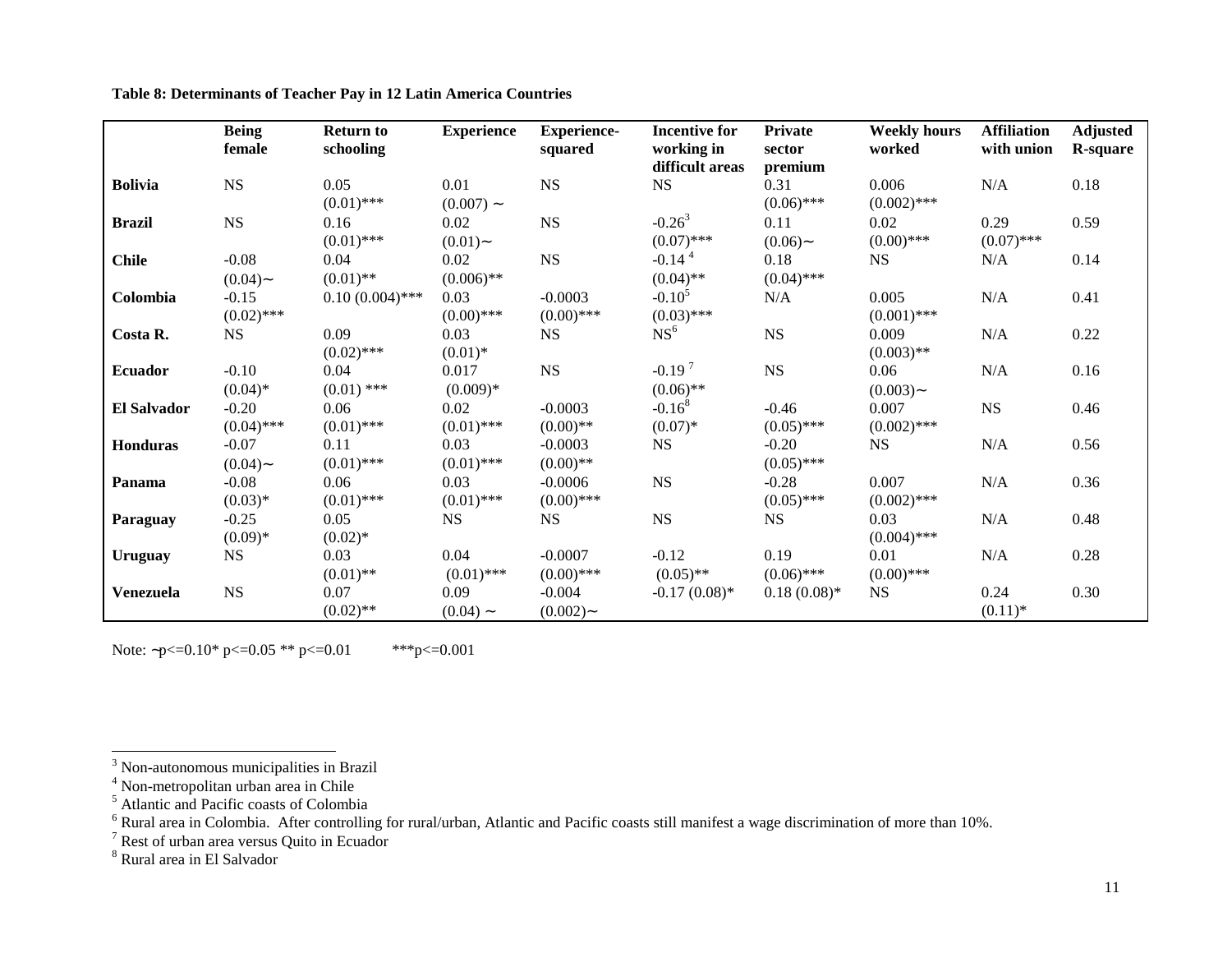|                    | <b>Being</b><br>female | <b>Return to</b><br>schooling | <b>Experience</b> | <b>Experience-</b><br>squared | <b>Incentive for</b><br>working in<br>difficult areas | <b>Private sector</b><br>premium | <b>Weekly hours</b><br>worked | <b>Affiliation</b><br>with union | <b>Adjusted R-</b><br>square |
|--------------------|------------------------|-------------------------------|-------------------|-------------------------------|-------------------------------------------------------|----------------------------------|-------------------------------|----------------------------------|------------------------------|
| <b>Bolivia</b>     | $-0.34$                | 0.08                          | 0.04              | $-0.0005$                     | $-0.16$                                               | $-0.20$                          | 0.002                         | N/A                              | 0.31                         |
|                    | $(0.03)$ ***           | $(0.00)$ ***                  | $(0.003)$ ***     | $(0.00)$ ***                  | $(0.02)$ ***                                          | $(0.03)$ ***                     | $(0.00)$ ***                  |                                  |                              |
| <b>Brazil</b>      | $-0.19$                | 0.15                          | 0.07              | $-0.0009$                     | $-0.39$                                               | <b>NS</b>                        | 0.015                         | 0.36                             | 0.56                         |
|                    | $(0.02)$ ***           | $(0.00)$ ***                  | $(0.003)$ ***     | $(0.00)$ ***                  | $(0.02)$ ***                                          |                                  | $(0.001)$ ***                 | $(0.02)$ ***                     |                              |
| <b>Chile</b>       | $-0.21$                | 0.12                          | 0.03              | $-0.0003$                     | $-0.30$                                               | $-0.07$                          | 0.007                         | N/A                              | 0.44                         |
|                    | $(0.01)$ ***           | $(0.00)$ ***                  | $(0.001)$ ***     | $(0.00)$ ***                  | $(0.02)$ ***                                          | $(0.02)$ ***                     | $(0.001)$ ***                 |                                  |                              |
| Colombia           | $-0.24$                | 0.11                          | 0.03              | $-0.0004$                     | $-0.13$                                               | N/A                              | 0.004                         | N/A                              | 0.45                         |
|                    | $(0.01)$ ***           | $(0.001)$ ***                 | $(0.001)$ ***     | $(0.00)$ ***                  | $(0.01)$ ***                                          |                                  | $(0.00)$ ***                  |                                  |                              |
| <b>Costa Rica</b>  | $-0.20$                | 0.09                          | 0.03              | $-0.0004$                     | $-0.15$                                               | $-0.24$                          | 0.01                          | N/A                              | 0.44                         |
|                    | $(0.01)$ ***           | $(0.002)$ ***                 | $(0.002)$ ***     | $(0.00)$ ***                  | $(0.01)$ ***                                          | $(0.02)$ ***                     | $(0.001)$ ***                 |                                  |                              |
| <b>Ecuador</b>     | $-0.19$                | 0.08                          | 0.03              | $-0.0004$                     | $-0.25$                                               | $-0.08$                          | 0.004                         | N/A                              | 0.33                         |
|                    | $(0.02)$ ***           | $(0.00)$ ***                  | $(0.002)$ ***     | $(0.00)$ ***                  | $(0.08)$ ***                                          | $(0.02)$ **                      | $(0.001)$ ***                 |                                  |                              |
| <b>El Salvador</b> | $-0.22$                | 0.08                          | 0.03              | $-0.0004$                     | $-0.21$                                               | $-0.32$                          | 0.006                         | 0.14                             | 0.50                         |
|                    | $(0.01)$ ***           | $(0.002)$ ***                 | $(0.001)$ ***     | $(0.00)$ ***                  | $(0.01)$ ***                                          | $(0.02)$ ***                     | $(0.001)$ ***                 | $(0.07)$ ~                       |                              |
| <b>Honduras</b>    | $-0.13$                | 0.10                          | 0.03              | $-0.0004$                     | $-0.31^{9}$                                           | <b>NS</b>                        | 0.005                         | N/A                              | 0.45                         |
|                    | $(0.02)$ ***           | $(0.002)$ ***                 | $(0.002)$ ***     | $(0.00)$ ***                  | $(0.02)$ ***                                          |                                  | $(0.001)$ ***                 |                                  |                              |
| Panama             | $-0.18$                | 0.11                          | 0.04              | $-0.0005$                     | $-0.33^{10}$                                          | $-0.19$                          | 0.01                          | N/A                              | 0.51                         |
|                    | $(0.02)$ ***           | $(0.002)$ ***                 | $(0.002)$ ***     | $(0.00)$ ***                  | $(0.02)$ ***                                          | $(0.02)$ ***                     | $(0.001)$ ***                 |                                  |                              |
| Paraguay           | $-0.18$                | 0.09                          | 0.04              | $-0.0006$                     | $-0.07$ <sup>11</sup>                                 | $-0.10$                          | 0.004                         | N/A                              | 0.38                         |
|                    | $(0.03)$ ***           | $(0.004)$ ***                 | $(0.008)$ ***     | $(0.00)$ ***                  | $(0.03)$ ~                                            | $(0.03)$ **                      | $(0.001)$ ***                 |                                  |                              |
| Uruguay            | $-0.41$                | 0.10                          | 0.04              | $-0.0005$                     | $-0.30^{12}$                                          | $-0.08$                          | $-0.009$                      | N/A                              | 0.41                         |
|                    | $(0.01)$ ***           | $(0.002)$ ***                 | $(0.001)$ ***     | $(0.00)$ ***                  | $(0.01)$ ***                                          | $(0.01)$ ***                     | $(0.00)$ ***                  |                                  |                              |
| Venezuela          | $-0.21$                | 0.10                          | $0.04(0.01)$ ***  | $-0.0006$                     | $-0.31^{13}$                                          | <b>NS</b>                        | 0.009                         | 0.20                             | 0.29                         |
|                    | $(0.02)$ ***           | $(0.003)$ ***                 |                   | $(0.000)*$                    | $(0.04)$ ***                                          |                                  | $(0.001)$ ***                 | $(0.03)$ ***                     |                              |

**Table 9: Determinants of Pay in the non-teaching labor market in 12 Samples**

Note: ~ $p \le 0.10 \times p \le 0.05$  \*\* $p \le 0.01$  \*\*\* $p \le 0.001$ 

<sup>9</sup> Rural area in Honduras

 $^{10}$  Rural versus urban area in Panama.

<sup>11</sup> Rural versus urban area in Paraguay.

 $12$ Other areas versus Montevideo in Uruguay.

 $^{13}$  Rural versus urban area and rest of urban area versus urban area in Venezuela.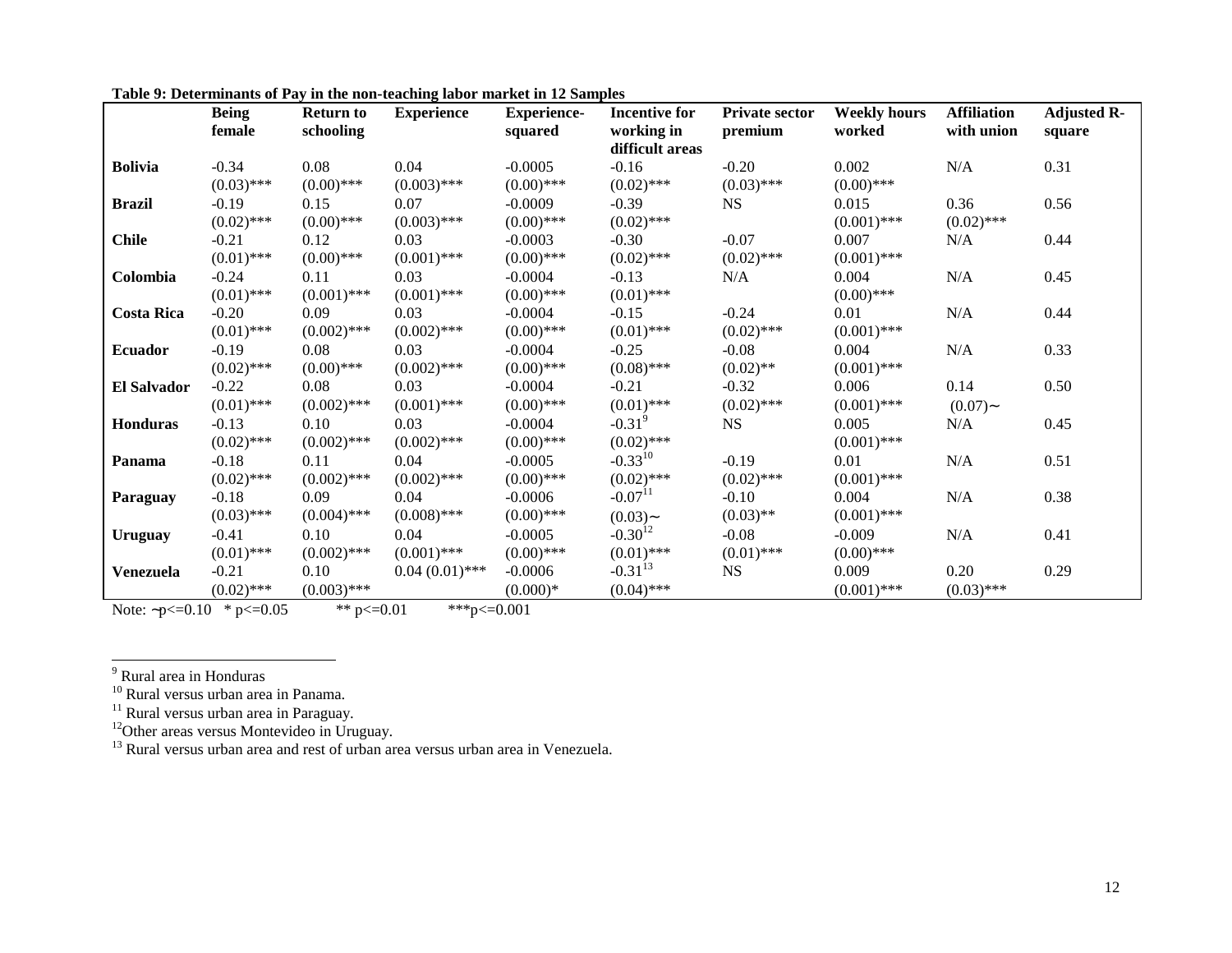### *Years of Schooling*

The most consistent and important predictor of teacher pay is years of schooling. With no exception, schooling is significantly related to teacher pay in all the 12 countries. The magnitude of the return to schooling, among teachers, ranges from 3% in Uruguay to 15% in Brazil. When comparing these rates of return to education with those of rest of the labor market, we find that in the three countries with the highest rates of return to teacher education (Brazil, Colombia, and Honduras) the return to schooling appears to be comparable between teachers and non-teachers. However, for the other countries, the returns to schooling for teachers are much smaller. For example, in Chile, teachers are paid about 4% more for each additional year of schooling, whereas for non-teachers the return is 12%, about 3 times as much as that of the teachers. As mentioned above, it is possible that the type and quality of schooling for teachers may be different than for nonteachers.

### *Gender*

Gender also plays a significant role in determining how much teachers are paid. While in half of the 12 countries there is no obvious role for gender teacher in pay determination, after having controlled for experience, schooling, and other pay-relevant characteristics, in the other half including Chile, Colombia, El Salvador, Honduras, Panama, and Paraguay, female teachers are paid significantly less than their male counterparts. The disparity ranges from 8% in Chile, to 20% in El Salvador and 25% in Paraguay.

Why is there such a gender disparity? Why do male teachers get paid more than women do in half of the countries? Our data don't tell us exactly, but it is unlikely that official pay scales explicitly reward male gender. In fact, many LAC school pay scales are rigidly codified into laws ("ley de escalafón") . These clearly stipulate the arguments of a pay function that rewards 3 things: formal education, job experience (as seniority), and administrative duties. Sometimes the laws also provide extra compensation for teachers in rural areas. Several possibilities arise. First, it is possible that a higher percentage of male teachers get the administrative slots within the education system and they are paid more for that. The gender bias exists on the *hiring* side when determining who gets the administrative slots. Second, women teachers experience may get put on "hold" when they go on maternity leave. Thus, even though they may have begun working as teachers as long ago as males, they may not have received any pay increase for the time when they were at home on maternity or child-rearing leaves. Third, even though pay scales clearly define pay formulae, there may be some room for discretion and that whenever there is such discretion, it may be decided in favor of male teachers.

It seems easy to prove the first argument. Unfortunately the household survey data do not permit a further breakdown of assignments with the teaching profession. A few surveys include detailed occupation codes which distinguish administrator from teachers, however, the sample sizes become too small in those cases. Nevertheless, we can examine indirect evidence, by looking at the difference in working hours between male and female teachers . Table 10 shows that in all 12 countries, male teachers on average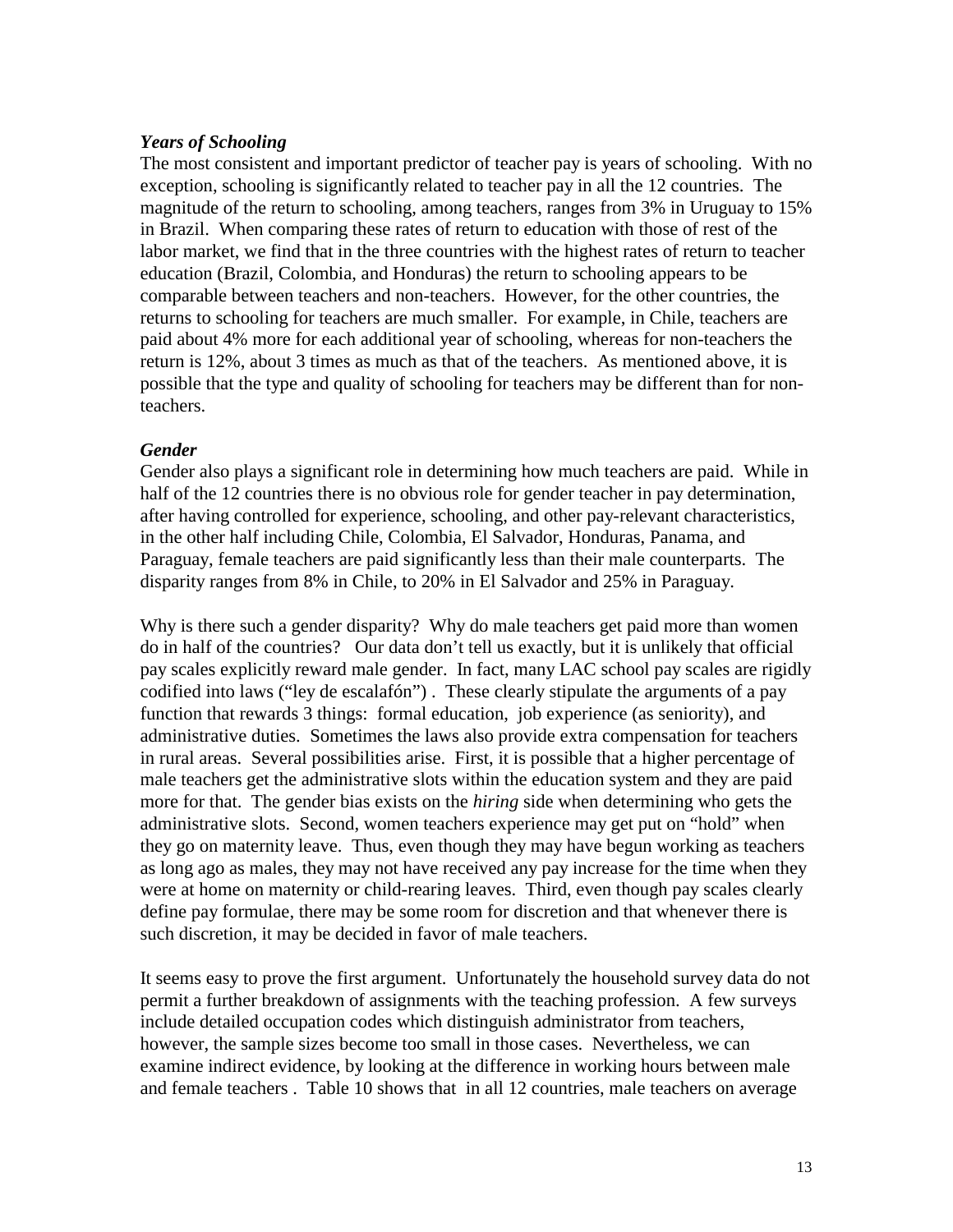work more hours than female teachers in their principal job which is teaching. In 8 out of 12 countries, this difference is significant. This could be a sign that a higher percentage of male teachers are in administrative posts than females.

| <b>Countries</b>        | <b>Male</b>     | Female          | <b>Difference</b> |
|-------------------------|-----------------|-----------------|-------------------|
|                         | <b>Teachers</b> | teachers        |                   |
| <b>Bolivia</b>          | 31              | 26              | ***               |
| Brazil                  | 30.3            | 28.4            | <b>NS</b>         |
| Chile                   | 39.1            | 38.9            | <b>NS</b>         |
| Colombia                | 39.4            | 35.4            | ***               |
| Costa Rica              | 41.7            | 38.5            | $\ast$            |
| Ecuador                 | 39.2            | 38.2            | <b>NS</b>         |
| El Salvador             | 35.8            | 32.2            | **                |
| Honduras                | 39.1            | 35.5            | $\ast$            |
| Panama                  | 36.7            | 35.8            | <b>NS</b>         |
| Paraguay                | 37.5            | 35.6            | **                |
| Uruguay                 | 33.9            | 30.3            | ***               |
| Venezuela               | 40.8            | 35.5            | ***               |
| Note" $\neg p \le 0.10$ | * $p \le 0.05$  | ** $p \le 0.01$ | ***p<=0.001       |

**Table 10: Difference in working hours between male and female teachers.**

Interestingly, when looking at the impact of gender on pay in the non-teaching sector, the study finds the "discrimination" against females is much worse there. In the non-teaching sector, female teachers are underpaid compared to their male counterparts in all the 12 countries and the magnitude of the disparity is fairly large ranging from at least 13% in Honduras to as much as 34% in Bolivia.

### *Experience*

We saw earlier that income is much more equally distributed among teachers than among non-teachers with comparable years of education. This lower salary dispersion is equivalent to a lower ex-ante risk. In other words, teachers can make a more accurate prediction of what their salaries will be throughout their lifetimes. One thing that everyone knows for sure is that they will get older.

This interpretation is born out in the relationship between experience and earnings. The teaching profession is known for having a reward system largely based on seniority. This study confirms that reputation. Teacher pay is significantly associated with more years of experience in all of the countries under study. In 5 out of the above 9 countries, the coefficient associated with experienced-squared is negative but significant, meaning that the rate of pay increase diminishes as experience grows. In other words, even though teacher salaries increase with their experience, the *rate* of increase slows down as seniority increases.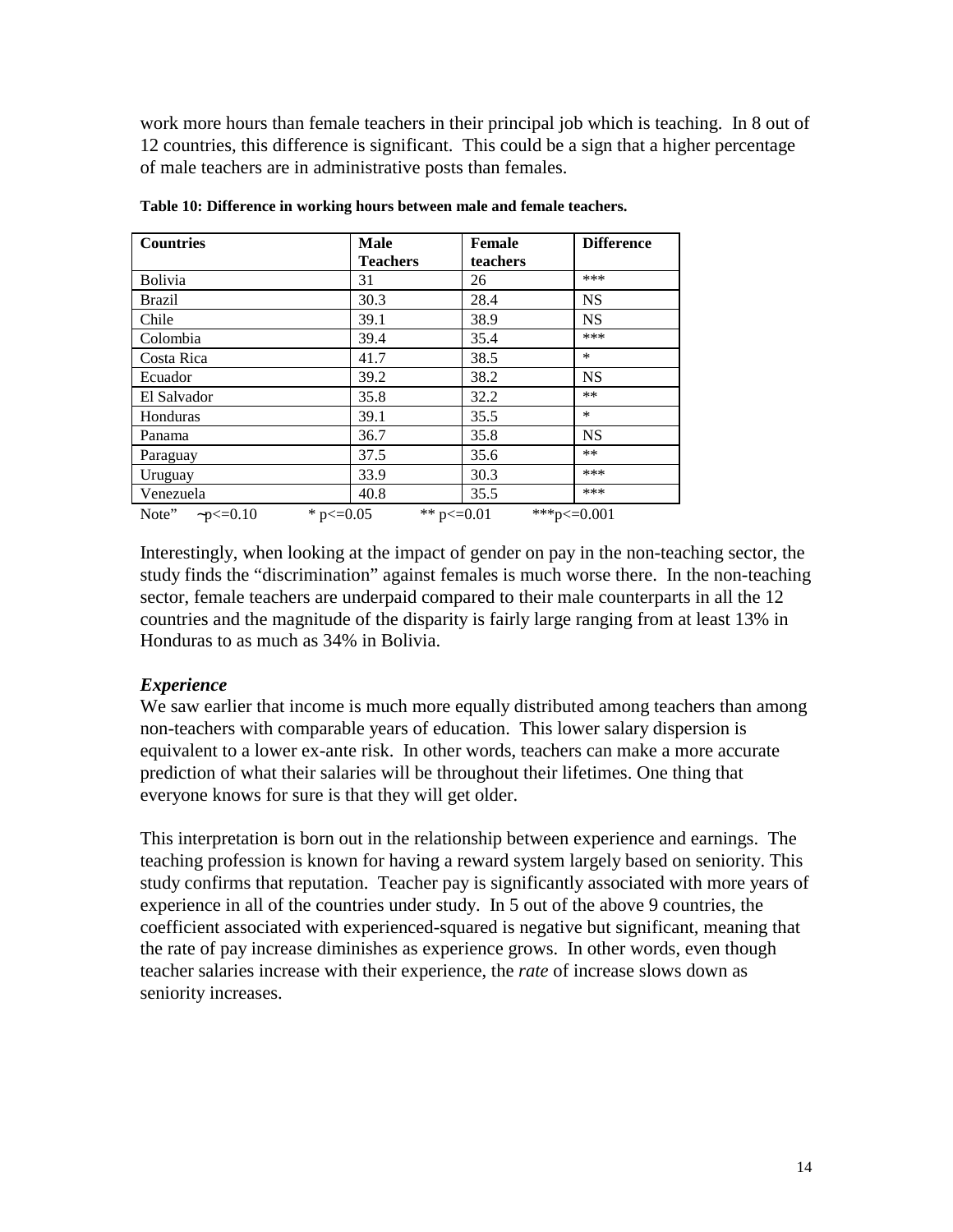

Figure 1: Earnings profiles for teachers and non-teachers in Brazil.

The data show that the relationship between experience and earnings is also non-linear in other sectors of employment. Interestingly though, in more than half of the countries it is also steeper in the non-teaching sector. Figure 1 uses Brazil, the country with the highest degree of inequality in the region, to illustrate what this can mean for the contrast between lifetime earnings profiles of all teachers with their private sector, non-teacher counterparts. The vertical axis measures monthly income, without adjustment for differences in yearly vacation time. As before, the prototype used is a male, with 10 years of schooling, 30 hours of work, white, living in a metropolitan area, and member of a union. Notice that teacher earnings profiles are flatter and everywhere below those of non-teachers. This simulation shows that salaries start out at a comparable level, but that as teachers get older they face a declining standard of living relative to their cohorts working at other jobs.<sup>14</sup>

| <b>Countries</b> | <b>First year</b><br>salary | <b>Salary after</b><br>15 years of<br>service | <b>Ratio of</b><br>salary after<br>15 years<br>over base |
|------------------|-----------------------------|-----------------------------------------------|----------------------------------------------------------|
| Bolivia          | 4,596                       | 5,313                                         | 1.16                                                     |
| <b>Brazil</b>    | 2,061                       | 2,920                                         | 1.42                                                     |
| Chile            | 1,538,010                   | 1,984,743                                     | 1.29                                                     |
| Colombia         | 1,976,820                   | 2,972,756                                     | 1.50                                                     |
| Costa Rica       | 493,856                     | 698,891                                       | 1.42                                                     |
| Ecuador          | 2,571,500                   | 3,256,782                                     | 1.27                                                     |
| El Salvador      | 19,168                      | 23,121                                        | 1.21                                                     |
| Honduras         | 12,457                      | 17,602                                        | 1.41                                                     |
| Panama           | 3,149                       | 4,131                                         | 1.31                                                     |
| Uruguay          | 16,895                      | 27,480                                        | 1.63                                                     |
| Venezuela        | 214,486                     | 317,887                                       | 1.48                                                     |

**Table 11: Ratio of annual salary after 15 years of experience base starting salary (in local currency units)**

To understand how teacher salaries increase over time, Table 11 lists the simulated annual salary of teachers at the beginning of their career (0 years of experience) and after

 $\overline{a}$  $14$  When earnings are adjusted for a 75% yearly workload because of longer summer vacations, the teacher earnings profile shows the same rate of increase, but it is shifted upwards. It intersects the non-teacher profile at about 9 years of experience.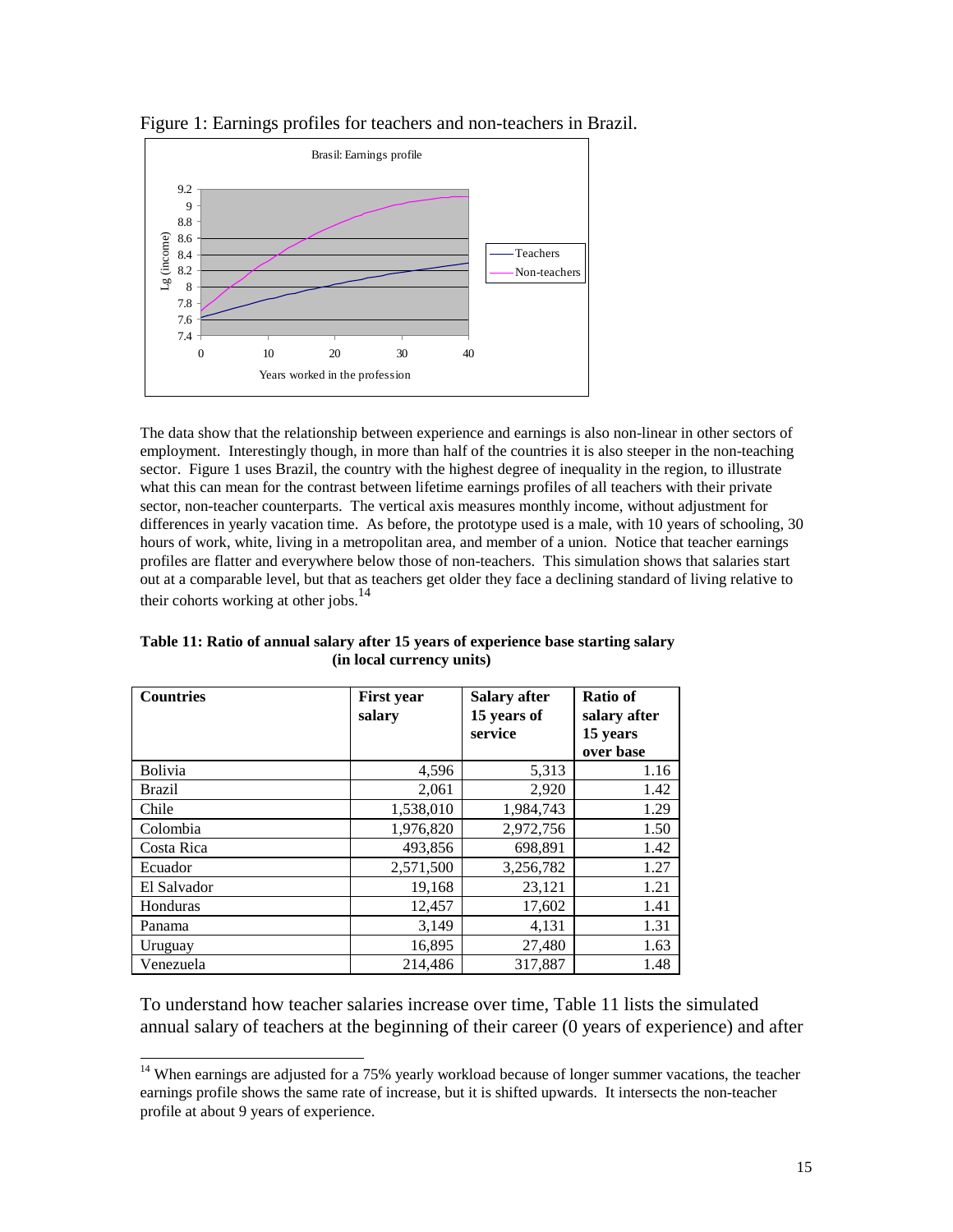15 years of service. The last column of the table lists the ratio of salary after 15 years over the base salary. It shows that after 15 years of teaching in the profession, teachers salaries range from 16 to 63 percent higher. This "return" to experience is comparable to what is reported for the OECD countries. The 1998 OECD Education at a Glance reported that in OECD countries, 15 years of teaching experience equates to between 20 and 80 percent higher salaries (OECD, 1998)

### *Differentials for working in difficult areas*

 $\overline{\phantom{a}}$ 

The intention of this inquiry was to determine whether Latin American teacher pay scales actively encourage teachers to serve in rural or other relatively less developed parts of the country.15 As mentioned above, the laws or contracts governing teacher compensation ("*ley de escalafón*") usually stipulate a pay function that rewards 3 things: formal education, job experience (as seniority), and administrative duties. Sometimes the laws also explicitly provide extra compensation for teachers in rural areas. This section examines the relation between teacher pay and service in difficult areas within the 12 countries under study.

The findings related to the differentials associated with working in difficult areas are surprising . Contrary to what was expected, it is found that *none* of the 12 countries compensate monthly wage for work in "difficult" areas. In fact, half of the pay structures actually penalize work in such places. This is true in Brazil, Chile, Colombia, Ecuador, El Salvador, and Uruguay. The magnitude of the penalty ranges from a low of 10% in Colombia to as much as 26% in Brazil and Ecuador. This means, for example, that teachers in the metropolitan area of Quito in Ecuador are paid 26% more than their less fortunate counterparts deployed in smaller urban areas. In another half of the countries including Bolivia, Costa Rica, Honduras, Panama, Paraguay, and Venezuela, no significant pay difference was observed between rural and urban teachers. This pattern contrasts sharply with that of the OECD countries where salary adjustments or bonuses are awarded for performance, school location, and additional teaching or administrative duties. OECD reported that these bonuses are substantial ranging from 15 to 20 percent of teachers' salaries (OECD, 1998).

This result was quite unexpected. It is well known that most teachers prefer *not* to work in underprivileged areas and widely believed that some sort of extra compensation is needed to induce them to do so. In fact, the presumption was that compensation schedules would reflect some sort of hardship pay. Yet survey evidence clearly shows

<sup>&</sup>lt;sup>15</sup> The definition of "difficult area" is used in a loose manner in this study. Because of the nature of the household survey data in Ecuador and Uruguay where only urban areas are included, the contrast in these two countries is between metropolitan Quito or Montevideo and the rest of urban areas. In Bolivia, the contrast is between the three big metropolitan areas (Santa Cruz, La Paz, and Cochabamba) and the rest of the country. In Brazil, Chile, and Costa Rica, certain areas of the country were identified as being "difficult" based on preliminary data analysis indicating teachers in those areas receive significantly less pay than others. In Brazil, the study contrasts metropolitan areas with autonomous municipalities and nonautonomous municipalities. In Chile, the contrast was between Gran Santiago and the rest of urban areas. And in Costa Rica, the contrast was between "periferia urbana" and "urbana".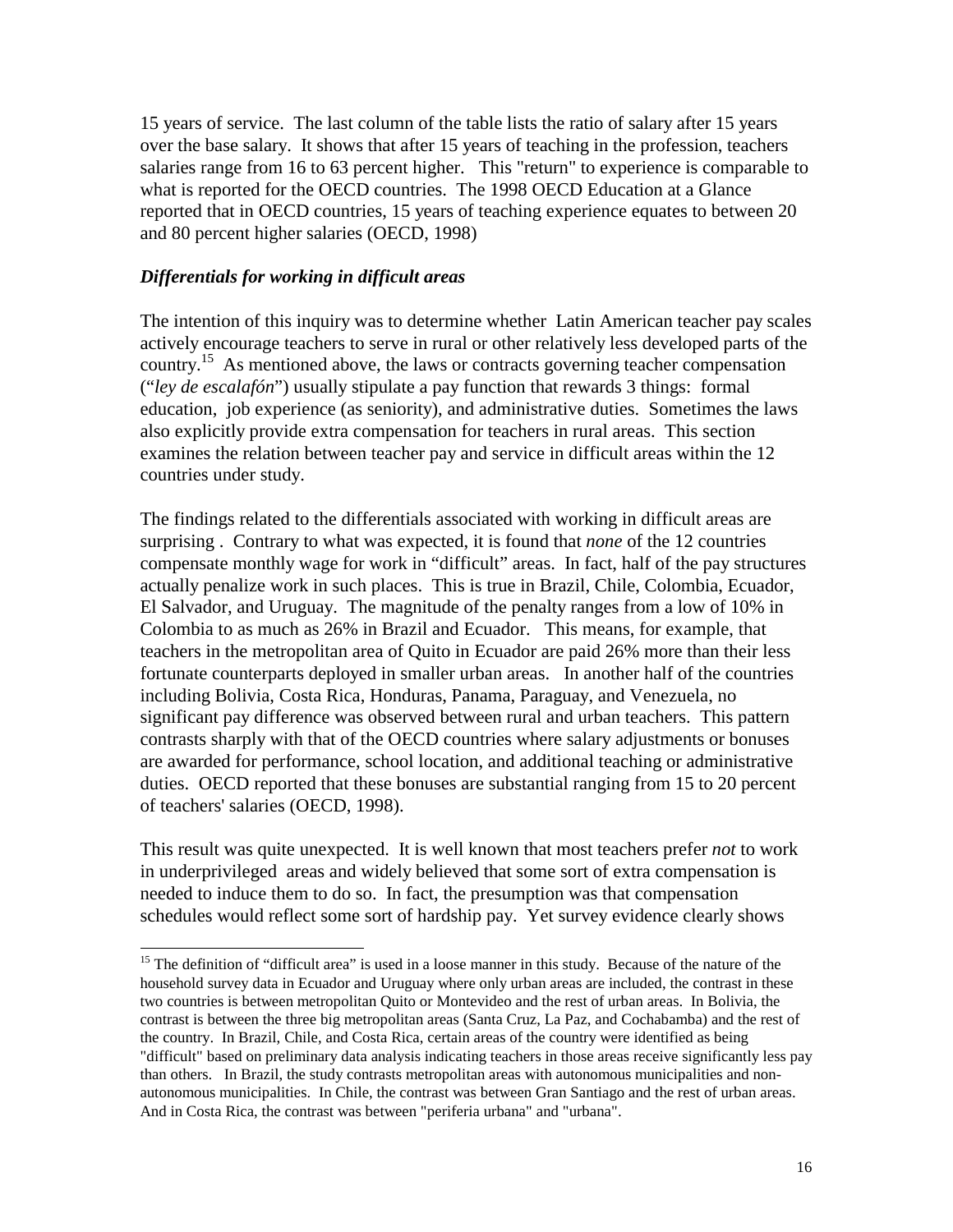that after controlling for years of education, experience and other variables, teachers in rural areas do not fare as well as those in urban and metropolitan areas. At best, rural teachers are *not* being compensated for service in remote areas. At worst, they are being penalized in 6 out of the 12 countries. Some may argue that since the living standards in rural areas are generally lower than those in urban areas, the magnitude of purchasing power disparity may not be as big as the nominal income differences reported here. However, adjustments that would alter nominal income to account for lower *cost* of living should also consider the lower *quality* of life and the reduced range of goods and service options that constrain persons who live in the more remote places. In rural areas the teaching itself also suffers from a lack of basic teaching and learning infrastructure and smaller opportunities for professional advancement (Liang & Rojas, 1999; Schiefelbein et al. 1991). If one imagines a graduate fresh from normal school or college who is making a decision on where to teach, the lack of pecuniary incentives to work in rural areas, coupled with the difficulties of rural teaching and learning, may be sufficient to discourage him or her from teaching there. It is unlikely that the *de jure* pay formulae explicitly penalize service in difficult areas. Rather it is probably the cumulative effect of reduced access to in-service training and fewer opportunities for administrative advancement over time that eventually add up to rural teachers earning less than their urban and more metropolitan counterparts. As in the case of the gender-effect finding, it is most likely that the causes behind this adverse rural-effect finding are hidden.

Beyond the issue of "fairness", this finding raises the concern that such an adverse incentive structure might lead the pool of teachers in rural, "disadvantaged" areas to differ significantly from the urban and more "privileged" set. By simply comparing the means in age and schooling we get a rough sense that teachers working in difficult areas tend to have fewer years of schooling and to be less experienced. The biggest disparity in schooling is found in Brazil where teachers in no-autonomous municipalities have 10.6 years of schooling compared to an average of 12 years in metropolitan area. In Ecuador, teachers in the metropolitan Quito area have an average age of 40 compared to only 30 years of age in the smaller urban areas. This result, though still preliminary, points out that rural education could be in a downward spiral if no measures are taken to first attract and then retain good teachers in rural areas.

| <b>Countries</b> | AGE          |            | <b>SCHOOLING</b> |            |
|------------------|--------------|------------|------------------|------------|
|                  | <b>Urban</b> | "Difficult | Urban            | "Difficult |
|                  |              | areas      | <b>Teachers</b>  | areas      |
| <b>Bolivia</b>   | 38           | 37         | 14.3             | 14.1       |
| <b>Brazil</b>    | 26.6         | 26.1       | 12               | 10.6       |
| Chile            | 40.8         | 41.7       | 16.2             | 15.6       |
| Colombia         | 38.5         | 36.9       | 14.3             | 12.6       |
| Costa Rica       | 37.5         | 38.6       | 14.9             | 15.1       |
| Ecuador          | 40           | 30         | 15.9             | 15         |
| El Salvador      | 38.0         | 31.9       | 13.9             | 12.6       |
| Honduras         | 38.5         | 35.7       | 12.1             | 11 7       |

**Table 12: Characteristics of teachers in urban and other "difficult" areas**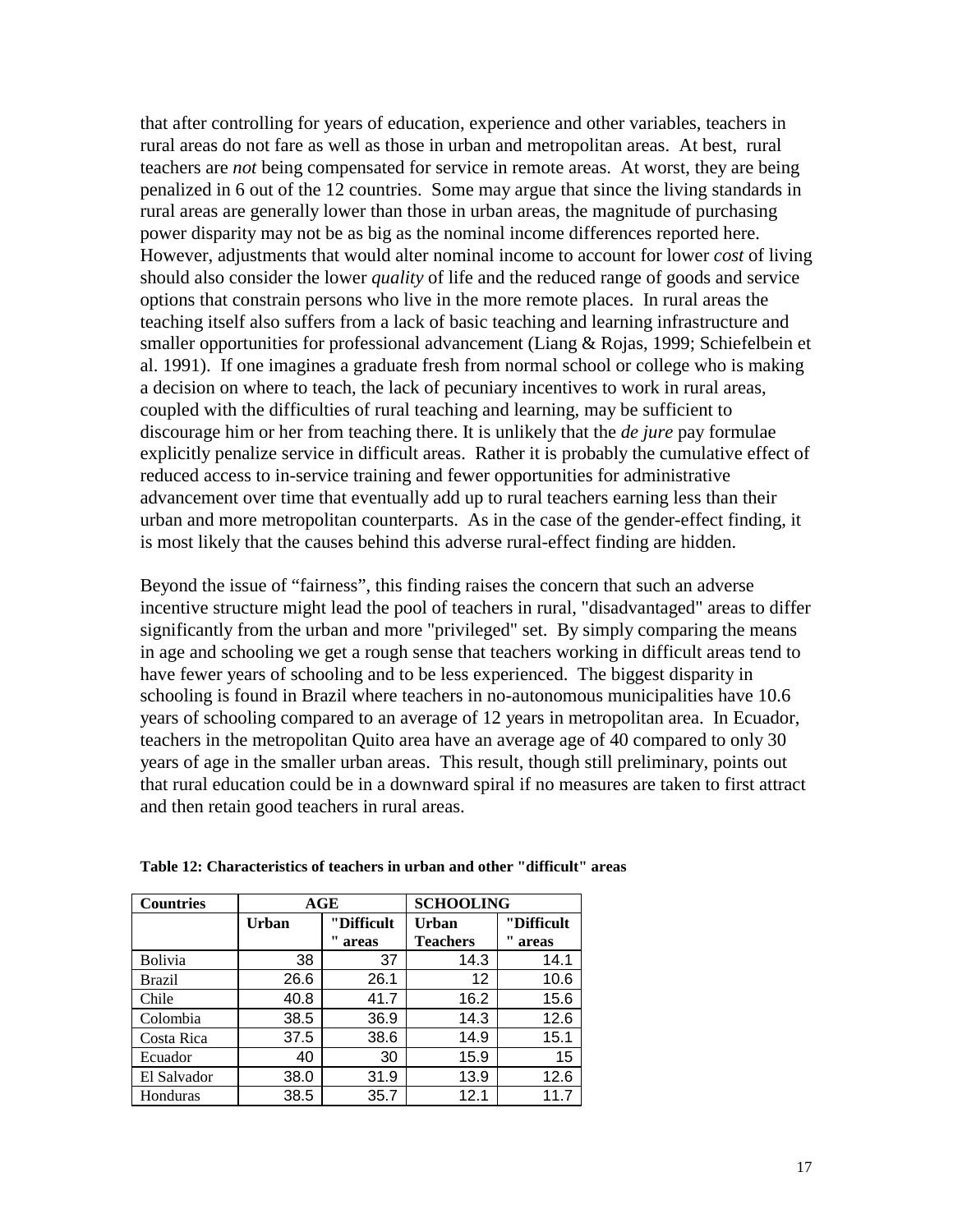| Panama    | 39.9 | 38.4 | 15.6 | 14.  |
|-----------|------|------|------|------|
| Paraguay  | 34.7 | 28.7 | 14.5 | 14.5 |
| Uruguay   | 44.  | 40.3 | 13   | 13.2 |
| Venezuela | 26.6 | 26.1 | 11.9 | 10.ປ |

However, when comparing the magnitude of the coefficients associated with the rural variables, we find that the "discrimination" against rural areas in general is much worse in the non-teaching sector than in the teaching sector. There, a negative and significant pay differential exists in all countries, ranging from 7% in Paraguay to 31% in Honduras and Venezuela. In other words, the relative position of a rural teacher to an urban one is much better than a rural non-teacher to an urban non-teacher.

#### *Private versus public sector*

| Countries     | # of teachers | # of        | $%$ of      |
|---------------|---------------|-------------|-------------|
|               | in the public | teachers in | teachers in |
|               | sector        | the private | the private |
|               |               | sector      | sector      |
| Bolivia       | 307           | 48          | 14%         |
| <b>Brazil</b> | 333           | 152         | 31%         |
| Chile         | 322           | 210         | 39%         |
| Costa Rica    | 198           | 20          | 9%          |
| Ecuador       | 364           | 92          | 20%         |
| El Salvador   | 229           | 62          | 21%         |
| Honduras      | 307           | 62          | 17%         |
| Panama        | 331           | 51          | 13%         |
| Paraguay      | 74            | 19          | 20%         |
| Uruguay       | 287           | 81          | 22%         |
| Venezuela     | 155           | 64          | 29%         |

#### **Table 13: % of teachers in public and private sectors**

Note: Colombia is missing

In the 12 countries observed, there is a significant private education sector even at the primary and secondary level. The private sector constitute between 9% in Costa Rica to 39% in Chile (Table 13). Across the 12 countries, the pay differential between teachers in private and public schools is mixed. Out of 11 countries (Colombia not included since no information is provided in the survey on private/public affiliation), in Bolivia, Brazil, Chile, and Uruguay, teachers of the private sector enjoy a considerably higher salary than those in the public sector. For instance, the Bolivian private teachers earn on average 31% over their counterparts in the public sector. The disparity is the smallest in Brazil where private teachers earn 11% more than their public counterparts. Note that all these countries are in South America.

In three Central American countries including El Salvador, Honduras, and Panama, teachers in the public sector earn considerably more. The disparities in pay are respectively 46% in El Salvador, 20% in Honduras, and 28% in Panama.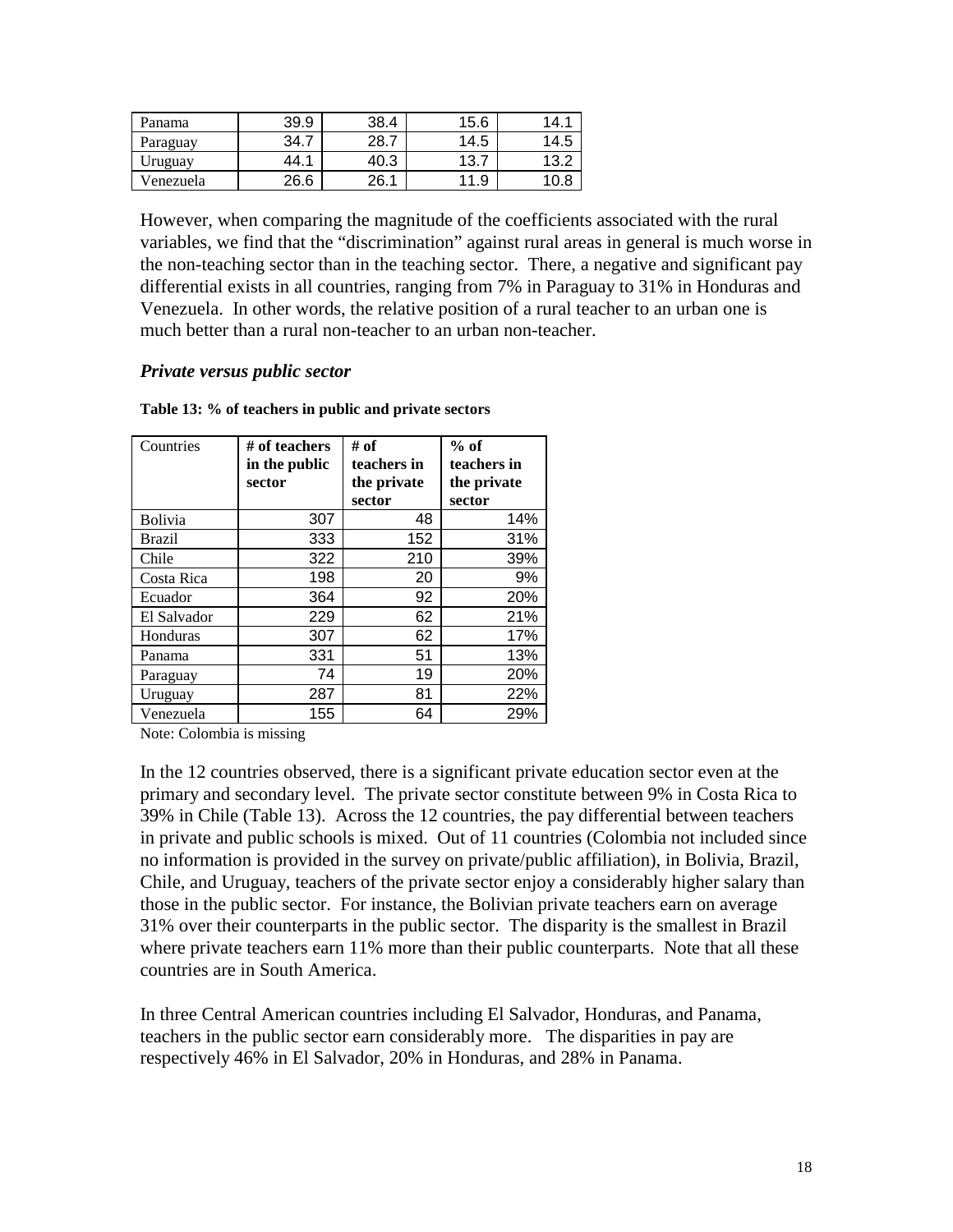These results could indicate two things. First, what is meant by private school may be very different in South American than in Central America. We know that in many Central America countries community schools are classified as private. Community schools such as El Salvador's EDUCO and Panama's PRONADE spring up as a way of catering to rural education needs, an alternative to the traditionally elitist system. Teachers in such community schools are usually recruited through a different contract from regular public schools and they are on a different career track*.* At the same time, the "real" market-oriented private education sectors in these countries are still immature. However, in South America, the concept of private schools could be more in line with the traditional elite type where teachers are relatively better compensated.

#### *Weekly working hours*

When relating wages to teachers' working hours, it is found that hours worked have a positive impact on the teacher wage in 9 out of the 12 cases. Those who work more hours on the weekly basis seem to get higher pay than others do. For every additional hour worked each week, there is an associated pay increase of 0.5% in Colombia to 3% in Paraguay. Since it is rare that teacher pay would fluctuate with hours worked, this association between pay and hours worked could be due to the additional administrative duties some teachers take on, for which teachers are usually compensated with extra earnings.

### *Affiliation with unions*

Data on the affiliation with unions were available only in 2 countries: Brazil and Venezuela. In both cases, membership in a union enhances significantly the possibility of higher pay for teachers. In Brazil, unionized teachers are paid 20% more than their UNunionized counterparts with the same characteristics in schooling, experience, gender, area, private or public sector, and working hours. In Venezuela, the premium of association with a union is 24% for teachers. The picture is similar in the non-teaching labor market where association with union also signifies higher pay for the members, even though in Brazil the premium is higher for non-teachers (36%) than for teachers (20%).

However, there's a body of literature that discusses the potential problem of selection bias in estimating the union effect on wages. In particular, because people are not randomly assigned to unions, but instead select themselves into these organizations, the estimate of unionization on wages is probably biased. Several authors, including Lung-Fei Lee (1983) and James Heckman (1990), have written methodological papers on how to deal with this problem, suggesting the use of instrumental variables. However, a paper by Baugh and Stone (1981) that estimates the effect of unions on wages using both the regular OLS and a two-stage least squares model instrumenting for unionization finds no significant differences.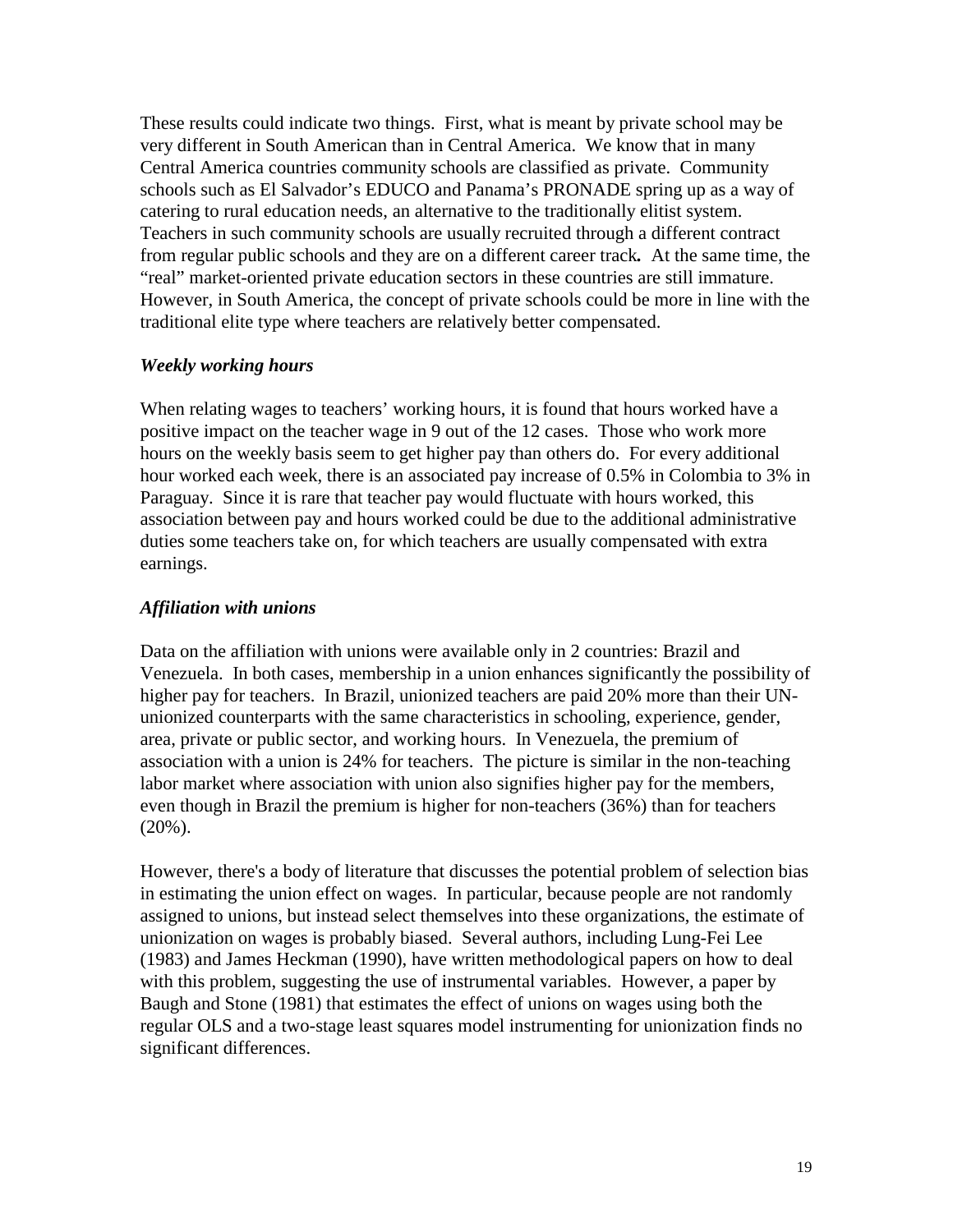### **(3) Who Are the Teachers?**

From the previous sections, we learned that the compensation of teachers can be said to be lower only by ignoring hours worked. There is no doubt that *annual salary* is lower, but teachers' *hourly* wages are comparable, in fact usually higher than what they could receive in the non-teaching sector. So, it appears that the main reason for the perceived "underpayment" is that they work fewer hours.

We must now refine two explanations for lower annual salaries given earlier. We consider whether teachers wish to work longer hours, but have been unable to find more work, or being required to work fewer hours is an attractive job characteristic for which certain people willingly sacrifice some yearly income

The first section reported that Latin American teachers work fewer hours per week compared to other workers. To test the hypothesis that teachers are generally satisfied with their working hours, the proportion of persons who would like to work longer hours is examined. Table 12 shows results for countries with the relevant data. Among persons who are currently working less than 35 hours per week in their principal job, a significantly higher proportion of non-teachers is dissatisfied and would like more work. Thus, not only do teachers work fewer hours, for the most part they appear to be satisfied with this arrangement: they do not wish to work more hours.

There is a minority of teachers that wants more work. Bolivia stands out as the only country where more than 50% of teachers currently working less than 35 hours would like to work for more hours. But recall that Bolivia is also the country where teachers on average work the fewest hours (27.9). A comparison of Table 3 and Table 14 reveals an almost perfect negative rank correlation between mean hours worked by teachers in each country and the proportion of teachers who want to work longer hours.

| <b>Countries</b>        | <b>Teachers</b> | <b>Non-teachers</b>                  | <b>Difference</b> |
|-------------------------|-----------------|--------------------------------------|-------------------|
| <b>Bolivia</b>          | 54%             | 58%                                  | <b>NS</b>         |
| Chile                   | 8.5%            | 17%                                  | ***               |
| Colombia                | 15%             | 36%                                  | ***               |
| Costa Rica              | 20%             | 46%                                  | ***               |
| El Salvador             | 1.2%            | 22.4%                                | ***               |
| Honduras                | 17%             | 21%                                  | ***               |
| Panama                  | 25%             | 54%                                  | ***               |
| Uruguay                 | 21%             | 32%                                  | ***               |
| Note" $\sim p \le 0.10$ | * $p \le 0.05$  | ***p $\leq 0.001$<br>** $p \le 0.01$ |                   |

**Table 14: % of people wanting to work more hours, for those who work less than 35 hours in their principal source of employment**

### *Personal characteristics: gender, age, and education*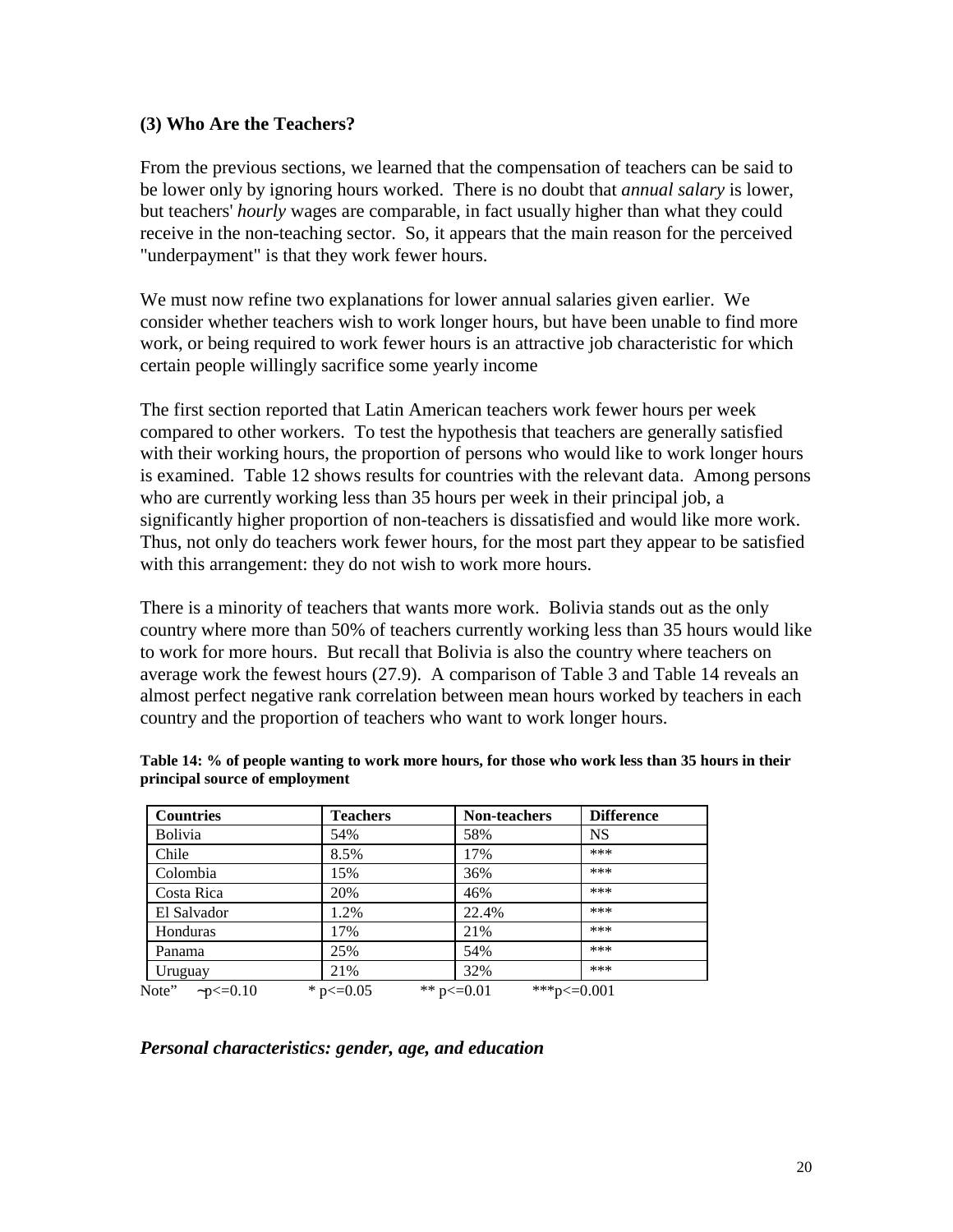Table 15 reports the descriptive statistics on teacher's gender, age and schooling as compared to non-teachers. Without any exception, the majority of teachers are females in the 12 Latin American countries. The proportion ranges from 64% in Bolivia to 85% in Paraguay. On average, approximately two-thirds of the teaching force are females. The picture is just the opposite in the non-teacher sector where only about one-third of the labor force is female. Compared to the U.S., this figure is similar. However, it is higher than the majority of OECD countries such as Japan where almost half of the primary teaching force is man (Ministry of Education Japan, 1994). The average years of schooling for teachers range from slightly more than 11 years in Brazil and Venezuela to almost 16 years in Chile.

Most interesting, teachers on average have a much higher level of schooling than nonteachers. In some countries such as El Salvador and Honduras, teachers are more than twice as educated as others. However, when compared to the US and OECD countries where the majority of teachers have at least obtained a Bachelor's degree with a minimum of 16 years of education, this level of schooling for teachers is still low.

| <b>Countries</b> | % Female        |                 |                 | AGE             | <b>SCHOOLING</b> |                 |  |
|------------------|-----------------|-----------------|-----------------|-----------------|------------------|-----------------|--|
|                  | Non-            | <b>Teachers</b> | Non-            | <b>Teachers</b> | Non-             | <b>Teachers</b> |  |
|                  | <b>Teachers</b> |                 | <b>Teachers</b> |                 | <b>Teachers</b>  |                 |  |
| Bolivia          | 23%             | 64%             | 34.7            | 37.8            | 8.3              | 14.2            |  |
| <b>Brazil</b>    | 37%             | 84%             | 21.8            | 26.4            | 8.4              | 11.4            |  |
| Chile            | 27%             | 71%             | 35.8            | 41.3            | 10.2             | 15.9            |  |
| Colombia         | 30%             | 66%             | 33.7            | 38              | 7.5              | 13.7            |  |
| Costa Rica       | 25%             | 80%             | 33.3            | 37.7            | 7.7              | 14.8            |  |
| Ecuador          | 27%             | 65%             | 33.6            | 39.2            | 10.3             | 15.2            |  |
| El Salvador      | 26%             | 63%             | 32.6            | 37.5            | 6.3              | 13.8            |  |
| Honduras         | 26%             | 63%             | 31.4            | 37.6            | 6.1              | 12 <sup>2</sup> |  |
| Panama           | 30%             | 69%             | 35.5            | 39.5            | 10.0             | 15.2            |  |
| Paraguay         | 25%             | 85%             | 32.9            | 34.4            | 8.7              | 14.5            |  |
| Uruguay          | 38%             | 76%             | 38              | 41.8            | 8.7              | 13.4            |  |
| Venezuela        | 27%             | 72%             | 23.5            | 26              | 8.1              | 11.5            |  |

Table 15: Average gender, age, and schooling for teachers and non-teachers and non-teachers

Teachers also are significantly older than non-teachers. There could be two reasons for this. Either it's because teachers spend more years in school or it's because younger teachers are more likely to leave the teaching profession in their early years of the profession. To test the first hypothesis, a sub-samples of workers more than 20 years old are compared (assuming the majority of the 20 year-olds would have finished school and started working). The teachers are still found to be significantly older in all countries but Paraguay. Even though the household survey data do not directly permit the analysis of teacher turnover, this result is consistent with the presumption that teachers are more likely to leave the profession during the early years of their teaching profession.

When statistically modeling the probability of being a teacher as a function of teachers' personal and family characteristics, the above observations are proved to be true. Female gender, age and years of schooling are all found to be significantly associated with the probability of being a teacher (Table 19). The coefficient associated with gender ranges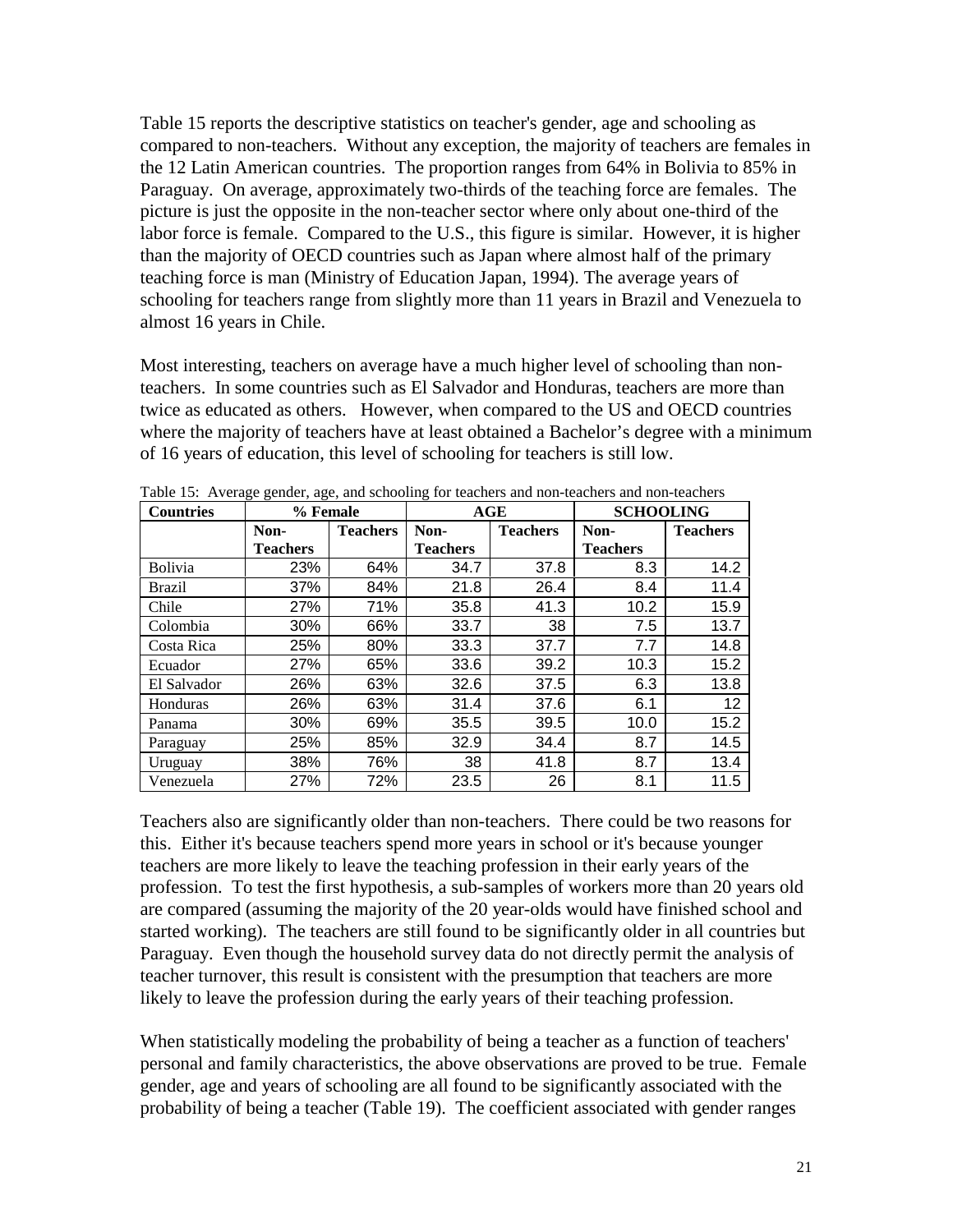from 0.95 in Colombia to 2.15 in Paraguay. In other words, the odds of becoming a teacher for women are between 2.7 times to 9 times more than men. The coefficient associated with age ranges from 0.02 in Brazil to 0.11 in Venezuela, meaning that the odds of becoming a teacher increase by 1.34 times to 1.92 times for every additional year of age. The coefficient associated with schooling varies from 0.29 in Venezuela to 0.65 in Chile. For every additional years of schooling, the odds of being a teacher increases by 1.02 to 1.12 times.

### *Teachers' Role in the household*

What role do teachers play in his or her household? Table 16 lists descriptive statistics on percentage being the head of household, percent of being the wife of the head, and their pay as a percentage of total household income. Overall, teachers are less likely to be the head of the household and much more likely to be the wife of the household head than non-teachers. And in 7 out of 12 countries, their wage constitute less than half of the total household income.

| <b>Countries</b> | % Head of Household |                 | % Wife of Head  |                 | Pay as % of            |                 |
|------------------|---------------------|-----------------|-----------------|-----------------|------------------------|-----------------|
|                  |                     |                 |                 |                 | <b>Total HH Income</b> |                 |
|                  | Non-                | <b>Teachers</b> | Non-            | <b>Teachers</b> | Non-                   | <b>Teachers</b> |
|                  | <b>Teachers</b>     |                 | <b>Teachers</b> |                 | teachers               |                 |
| <b>Bolivia</b>   | 62%                 | 44%             | 10%             | 36%             | 58%                    | 47%             |
| Brazil           | 13%                 | 13%             | 4%              | 27%             | 31%                    | 30%             |
| Chile            | 52%                 | 36%             | 10%             | 38%             | 55%                    | 46%             |
| Colombia         | 47%                 | 38%             | 11%             | 30%             | 57%                    | 53%             |
| Costa Rica       | 52%                 | 33%             | 9%              | 49%             | 58%                    | 56%             |
| Ecuador          | 50%                 | 40%             | 11%             | 35%             | 55%                    | 48%             |
| El Salvador      | 47%                 | 38%             | 10%             | 32%             | 52%                    | 52%             |
| Honduras         | 44%                 | 40%             | 8%              | 38%             | 54%                    | 54%             |
| Panama           | 51%                 | 40%             | 15%             | 37%             | 54%                    | 52%             |
| Paraguay         | 49%                 | 20%             | 12%             | 42%             | 49%                    | 20%             |
| Uruguay          | 47%                 | 32%             | 18%             | 43%             | 47%                    | 40%             |
| Venezuela        | 17%                 | 6%              | 5%              | 23%             | 61%                    | 35%             |

#### **Table 16: Teachers' role in the household**

More desegregated comparisons begin to reveal a pattern, to show who it is that finds the teaching profession –with its shortened hours and lower annual pay—an attractive option. As a group, female teachers contribute much less to the household income than male heads of household. On the other hand, it can also be seen that they contribute more than the average wife of a head in the non-teaching sectors (Table 17). The implication is clear. In a majority of cases for this female-dominated profession, teaching provides a secondary source of household income. A good source relative to what might be found in other sectors, but a secondary source nonetheless. This finding is consistent with earlier findings (Randall, 1999).

**Table 17: Contribution to household income for teachers, non-teachers, female teachers, and nonteacher wives of the household heads.**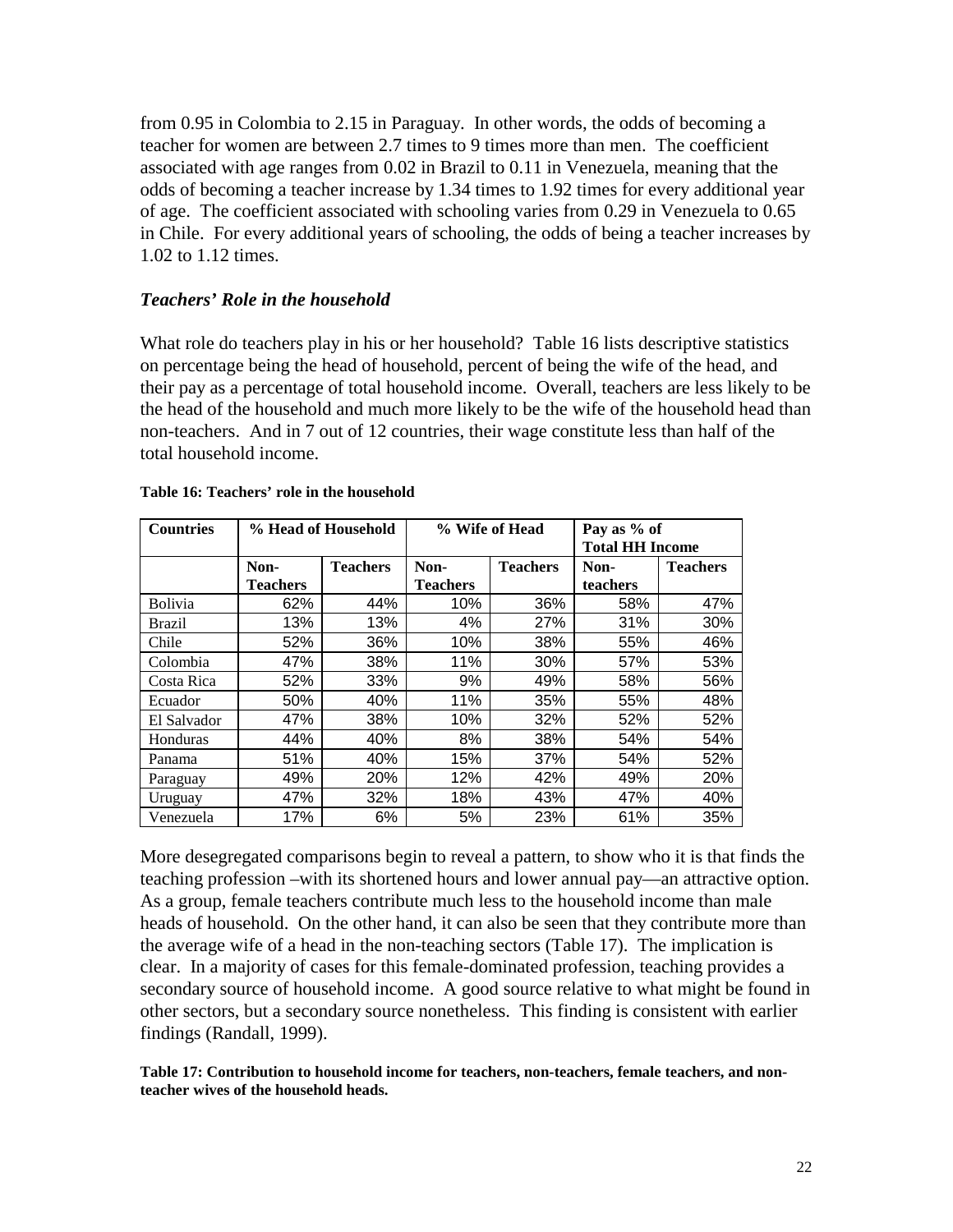| <b>Countries</b> | Pay as % of |                        |          |         |  |  |  |  |
|------------------|-------------|------------------------|----------|---------|--|--|--|--|
|                  |             | <b>Total HH Income</b> |          |         |  |  |  |  |
|                  | Non-        | <b>Teachers</b>        | Female   | Non-    |  |  |  |  |
|                  | teachers    |                        | teachers | teacher |  |  |  |  |
|                  |             |                        |          | wives   |  |  |  |  |
| <b>Bolivia</b>   | 58%         | 47%                    | 43%      | 37%     |  |  |  |  |
| <b>Brazil</b>    | 31%         | 30%                    | 29%      | 36%     |  |  |  |  |
| Chile            | 55%         | 46%                    | 42%      | 36%     |  |  |  |  |
| Colombia         | 57%         | 53%                    | 49%      | 41%     |  |  |  |  |
| Costa Rica       | 58%         | 56%                    | 53%      | 41%     |  |  |  |  |
| Ecuador          | 55%         | 48%                    | 43%      | 39%     |  |  |  |  |
| El Salvador      | 52%         | 52%                    | 50%      | 39%     |  |  |  |  |
| Honduras         | 54%         | 54%                    | 52%      | 42%     |  |  |  |  |
| Panama           | 54%         | 52%                    | 50%      | 39%     |  |  |  |  |
| Paraguay         | 49%         | 20%                    | 47%      | 40%     |  |  |  |  |
| Uruguay          | 47%         | 40%                    | 38%      | 34%     |  |  |  |  |
| Venezuela        | 61%         | 35%                    | 34%      | 44%     |  |  |  |  |

Table 18 shows that teachers on average tend to come from slightly smaller households. The average teacher household has between 4 to 5 people, whereas the average nonteacher household has between 5 to 6 people in there. This is largely because of the inverse relationship between education and family size. However, in the multivariate analysis predicting the probability of being a teacher, those who come from larger households are found to be *more likely* to be teachers than others with similar levels of education (Table 19). For every additional person in the household, the odds of being a teacher increases by between 1.08 to 1.38 times . This finding could be confirming the hypothesis that majority of people who go into the teaching profession are attracted by the flexible schedule which enable them to spend more time at home to care for children. Those who have more children (larger household sizes) tend to be more likely to become teachers.

Teachers also tend to come from households with slightly higher total income than nonteachers as indicated by the last two columns of the descriptive table 18. Again, this does not mean that people from higher socio-economic background are more likely to be teachers. In fact, after controlling for education, gender, and other characteristics, household total income is found to be *negatively* associated with the probability of being a teacher. This indicates that with the same level of education, people from lower social economic class are more likely to be teachers. The teaching profession is generally seen by the poor as a means toward upward mobility, since many teacher training institutions or normal schools offer free education for the teachers-to-be.

|  | Table 18: Household size and household income |  |  |  |
|--|-----------------------------------------------|--|--|--|
|--|-----------------------------------------------|--|--|--|

| <b>Countries</b> | <b>Household Size</b> |                 | <b>Monthly Household</b><br>Income |                 |
|------------------|-----------------------|-----------------|------------------------------------|-----------------|
|                  | Non-                  | <b>Teachers</b> | Non-                               | <b>Teachers</b> |
|                  | <b>Teachers</b>       |                 | <b>Teachers</b>                    |                 |
| <b>Bolivia</b>   | 5.0                   | 4.5             | 1722.9                             | 1806.3          |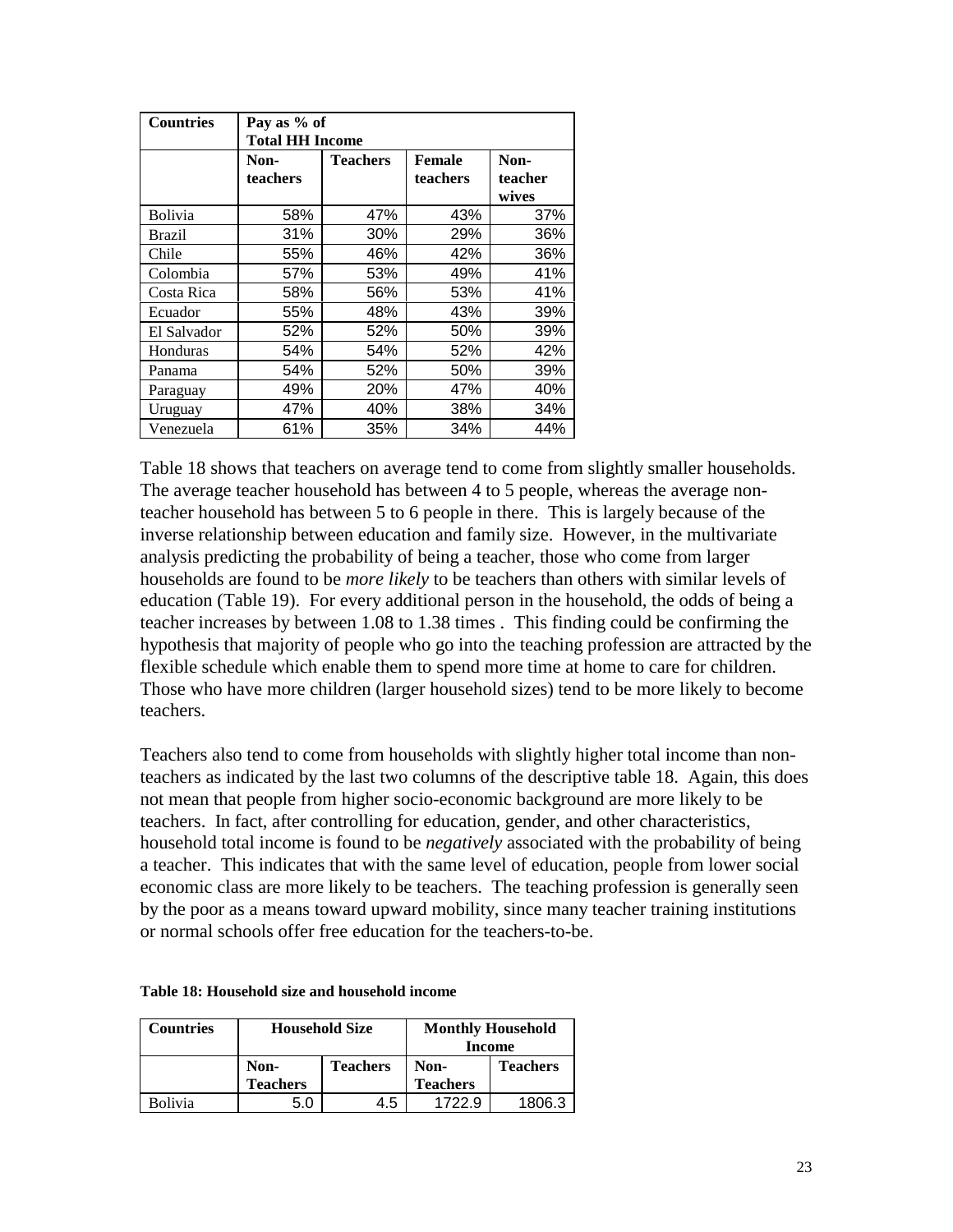| Brazil      | 5   | 4.5     | 1299.5  | 1341.7  |
|-------------|-----|---------|---------|---------|
| Chile       | 4.6 | 3.9     | 426234  | 662343  |
| Colombia    | 4.9 | 4.6     | 596718  | 892611  |
| Costa Rica  | 4.8 | 4.4     | 117292  | 199304  |
| Ecuador     | 5.1 | 4.7     | 1221564 | 1244260 |
| El Salvador | 5.5 | 4.7     | 3271    | 4117    |
| Honduras    | 6   | 5.3     | 2840    | 4798    |
| Panama      | 4.8 | 4.2     | 895     | 1128    |
| Paraguay    | 5.2 | 5.0     | 1877732 | 2587131 |
| Uruguay     | 4.1 | 3.6     | 8145    | 10009   |
| Venezuela   | 6.3 | $5.5\,$ | 100208  | 119549  |

# **Table 19: Predicting the probability of being a teacher by personal and family characteristics**

|                 | Gender       | Age          | Years of     | Head of      | Wife of      | Married      | Household    | Household    |
|-----------------|--------------|--------------|--------------|--------------|--------------|--------------|--------------|--------------|
|                 |              |              | schooling    | household    | head         |              | size         | income       |
| <b>Bolivia</b>  | 1.32         | 0.03         | 0.48         | <b>NS</b>    | 0.74         | <b>NS</b>    | <b>NS</b>    | $-0.0004$    |
|                 | $(0.21)$ *** | $(0.01)$ *** | $(0.03)$ *** |              | $(0.30)*$    |              |              | $(0.00)$ *** |
| <b>Brazil</b>   | 1.88         | 0.02         | 0.32         | NS           | NS           | 0.55         | 0.32         | $-0.0003$    |
|                 | $(0.15)$ *** | $(0.01)$ *   | $(0.02)$ *** |              |              | $(0.23)*$    | $(0.02)$ *** | $(0.00)$ *** |
| <b>Chile</b>    | 1.35         | 0.06         | 0.65         | $-0.53$      | 0.42         | <b>NS</b>    | <b>NS</b>    | $-9.5E-07$   |
|                 | $(0.16)$ *** | $(0.01)$ *** | $(0.03)$ *** | $(0.18)$ *   | $(0.21)$ *   |              |              | $(0.00)$ *** |
| Colombi         | 0.95         | 0.06         | 0.44         | $_{\rm NS}$  | 0.43         | $_{\rm NS}$  | 0.12         | $-7.4E-07$   |
| a               | $(0.08)$ *** | $(0.00)$ *** | $(0.01)$ *** |              | $(0.11)$ *** |              | $(0.02)$ *** | $(0.00)$ *** |
| Costa           | 1.77         | 0.03         | 0.57         | <b>NS</b>    | 1.01         | <b>NS</b>    | 0.20         | $-3E-06$     |
| Rica            | $(0.28)$ *** | $(0.01)$ **  | $(0.04)$ *** |              | $(0.37)$ **  |              | $(0.05)$ *** | $(0.00)$ *** |
| <b>Ecuador</b>  | 1.52         | 0.05         | 0.31         | $_{\rm NS}$  | 0.55         | N/A          | 0.10         | $-5E-07$     |
|                 | $(0.16)$ *** | $(0.01)$ *** | $(0.02)$ *** |              | $(0.16)$ *** |              | $(0.03)$ *** | $(0.00)$ *** |
| <b>EL</b>       | 1.00         | 0.06         | 0.35         | <b>NS</b>    | NS           | 0.43         | 0.08         | $-0.001$     |
| Salvador        | $(0.18)$ *** | $(0.01)$ *** | $(0.02)$ *** |              |              | $(0.17)*$    | $(0.04)$ *   | $(0.00)$ *** |
| Hondura         | 1.46         | 0.05         | 0.22         | NS           | NS           | 0.50         | NS           | <b>NS</b>    |
| ${\bf S}$       | $(0.16)$ *** | $(0.01)$ *** | $(0.02)$ *** |              |              | $(0.16)$ *** |              |              |
| Panama          | 1.03         | 0.05         | 0.36         | NS           | 0.42         | $\rm N/A$    | $_{\rm NS}$  | $-0.0007$    |
|                 | $(0.15)$ *** | $(0.01)$ *** | $(0.02)$ *** |              | $(0.17)*$    |              |              | $(0.00)$ *** |
| Paragua         | 2.15         | NS           | 0.39         | NS           | NS           | 0.72         | 0.15         | $-3E-07$     |
| ${\bf y}$       | $(0.38)$ *** |              | $(0.05)$ *** |              |              | $(0.34)$ *   | $(0.06)*$    | $(0.00)$ *** |
| Uruguay         | 1.30         | 0.04         | 0.40         | $-0.54$      | NS           | <b>NS</b>    | <b>NS</b>    | $-8E-05$     |
|                 | $(0.18)$ *** | $(0.01)$ *** | $(0.02)$ *** | $(0.19)$ *** |              |              |              | $(0.00)$ *** |
| <b>Venezuel</b> | 1.18         | 0.09         | 0.27         | $-0.80$      | 0.77         | <b>NS</b>    | $_{\rm NS}$  | $-2E-06$     |
| a               | $(0.17)$ *** | $(0.02)$ *** | $(0.03)$ *** | $(0.29)$ **  | $(0.22)$ *** |              |              | $(0.00)$ ~   |
| Note: $P<0.10-$ |              | $P<0.05*$    | $P<0.01**$   |              | $P<0.001***$ |              |              |              |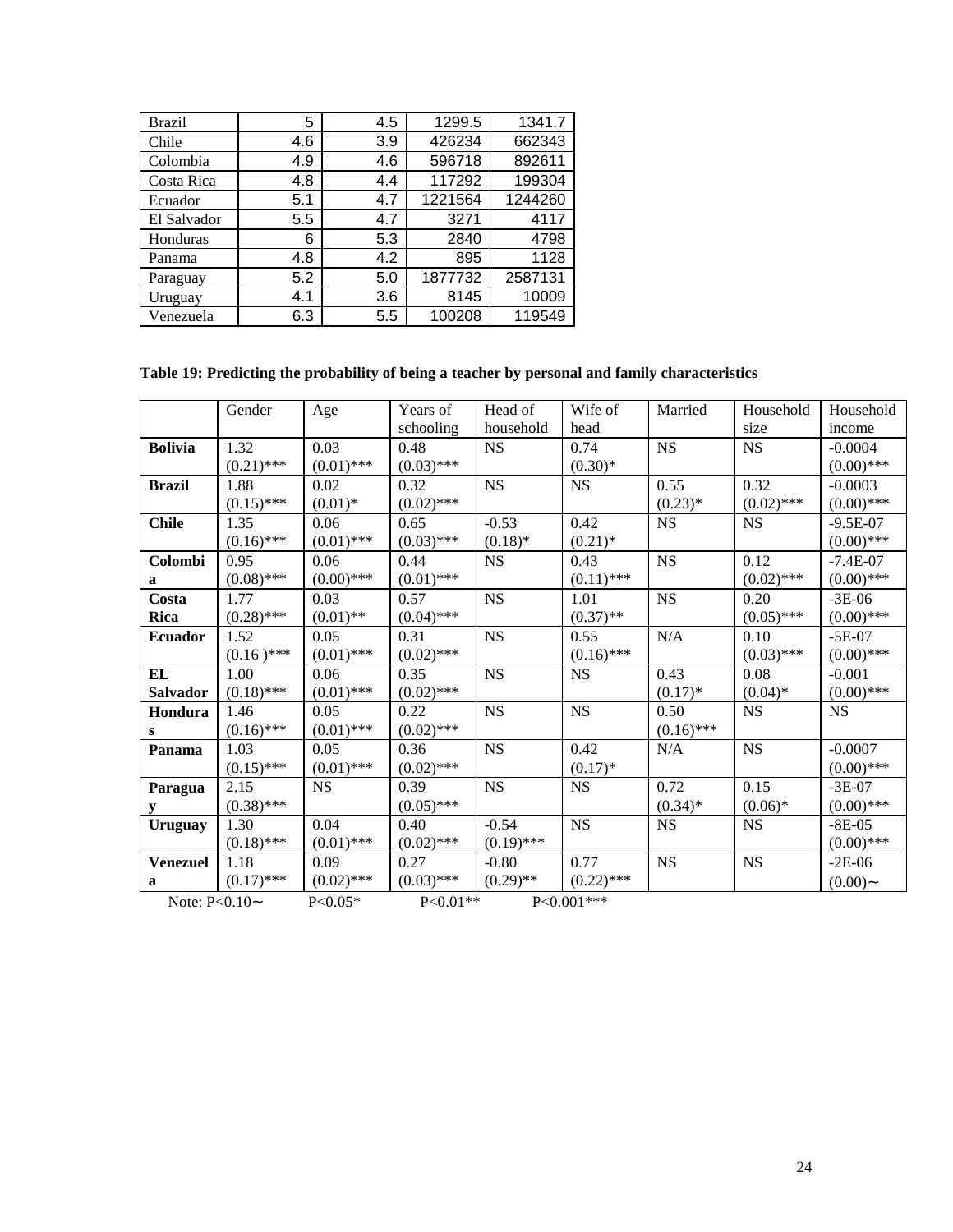### **Summary of Findings**

There is much difficulty in carrying out a study of a complicated issue such as teacher pay at the regional level. The tradeoff between breath and depth is always looming in the background. A number of interesting issues have to be sacrificed for the purpose of generalizability. For example, the situation of indigenous as compared with other teachers or the impact of hiring procedures on pay level. Yet several conclusions can still be drawn from the study. This section briefly summarizes these findings.

First, by simply comparing teachers' annual income with their comparable counterparts, teachers are found to have lower income in the 12 Latin American countries under study. Teachers are paid less. However, teachers are found to work on average significantly less than others. An unweighted average shows teachers in Latin American work only 35 hours per week, compared to almost 50 hours per week for other workers. When hourly wage is used as a dependent variable, much of the difference disappears and in some countries teachers are paid more than their counterparts in the labor force with similar gender, education, public/private sector association, and affiliation with unions. So while it is true that they are paid less, it is also true that they are well paid for the number of hours they work. However, this does not mean that all teachers should therefore work more hours. There is an argument that teaching is intrinsically a different type of work and that it may not be possible for the teachers to work as many hours as others. Yet the possibility of providing options for longer working hours should still be explored.

Second, there is variation in teachers' pay. However, this variation is much smaller when compared to the pay disparity of other professions. In other words, teachers' salary is much more predictable than in other professions. In most countries, teachers are paid according to a uniform scale in which salaries depend mainly on the amount of formal education and the number of years of teaching experience. Latin America is no exception. In the 12 countries the study looked in, education and experience are two main determining factors of teacher pay. Interestingly, teacher pay is also affected by gender, school location, private/public sector, and association with unions, factors which should not be part of the equation. Male teacher are paid more. Teachers working in rural or other "difficult" areas are paid between 10 to 30 percent less than their urban counterparts.

In most of LAC officially-published teacher pay scales usually have a fairly strict way of calculating teacher pay that leaves little room for discretion This finding might be explained that male teachers are more likely to take on additional administrative duties which compensate them for additional hours of work. The fact that rural teachers are paid significantly less is also troublesome. Since it is unlikely the official pay formula will explicitly penalize service in difficult areas, the pay differential may result from a cumulative effect of reduced access to in-service training and fewer opportunities for administrative advancement for rural teachers.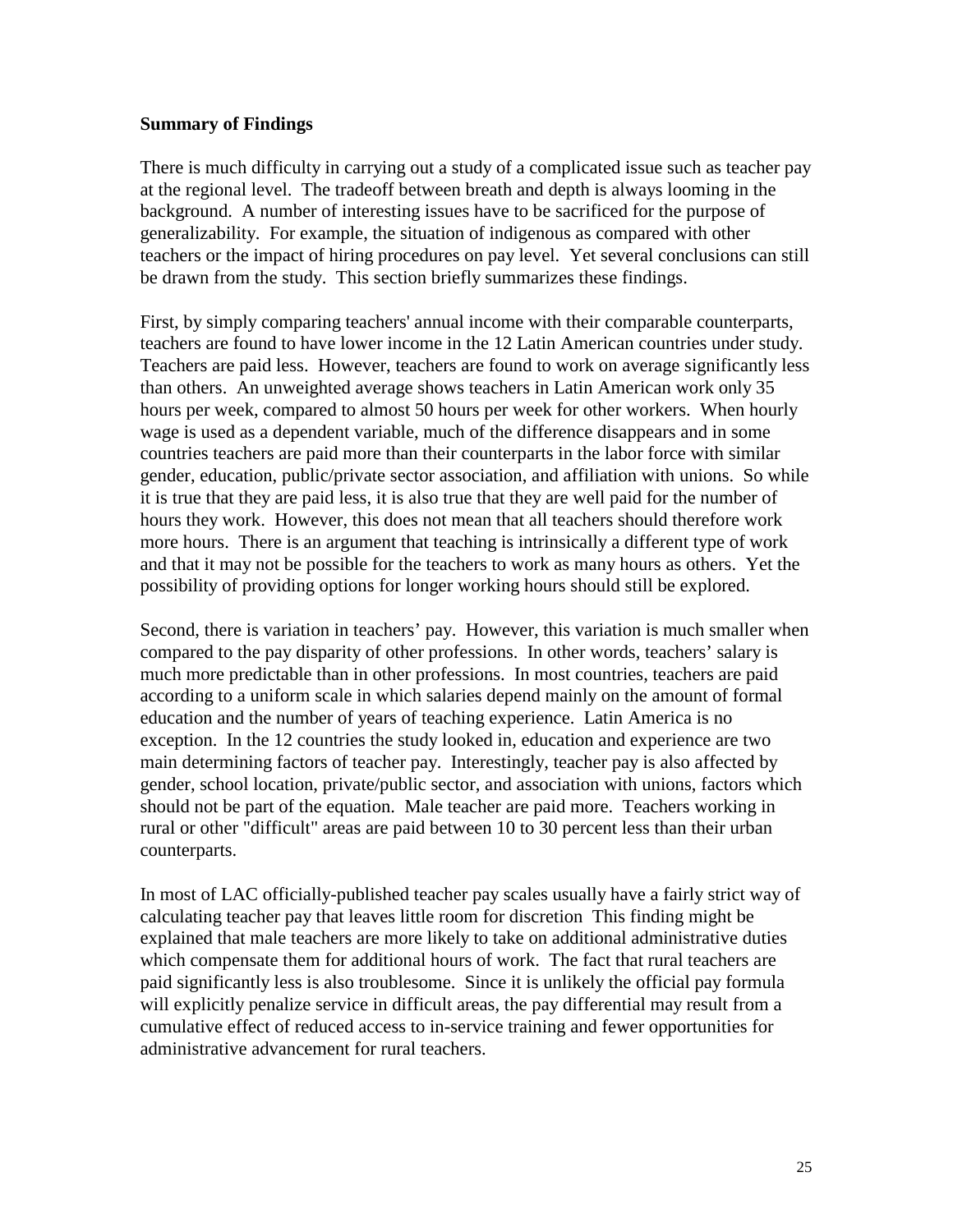Another explanation of pay disparity across gender and geographical area is suggested by the case of Argentina. In Argentina, teachers are explicitly rewarded for performing specific tasks such as working in a remote or other disadvantaged areas and managerial responsibilities. However, there are so many situations or justifications for which such bonuses can be rewarded that Morduchowicz (1997) argue "the limits are set by the imagination of those responsible for formulating the salary policies" (translation of Vegas et al. (1999)). When there is such a discretion, the over-time accumulative effect may be the lower pay of female teachers and teachers working in remote and more difficult areas.

However, this "discrimination" against female teachers and against teachers in rural areas, when measured by the pay differential, is not as severe as that observed in the nonteaching sector  $-$  a "good" piece of a "bad" news.

 In Central America, public teachers are paid more than private teachers, whereas in South America private teachers are paid more than public ones. And in the two countries where the study was able to observe the relationship between union affiliation and pay, there is a significant premium associated with the affiliation with the union.

Finally, two thirds of the teaching labor force is found to be females. They are more likely to the wife of the household heads whose income constitute secondary income sources for the household. This finding confirms our earlier hypothesis that teachers may have chosen the profession for its fewer working hours and flexibility in schedule. Teachers in general have a much higher level of education than non-teachers. The differences range from 3 to 7 years. However, teachers' average schooling of 12 years is low when compared to that observed in the US, Japan, and OECD countries (16 years). Teachers tend to have a higher average age than non-teachers, indicating the possibility of more younger teachers dropping out of the system in their early teaching years. Teachers also tend to come from lower socio-economic background and from larger households compared to others, controlling for schooling and other characteristics.

### **Policy Implications and Directions for Future Research**

If it is hard to generalize, it is even harder to attempt to draw policy implications across the whole region. The first lesson from the study, not explicitly stated in the text but has always been there, is that there is variation within the region in the answers to the three questions: are teachers underpaid? What determines teachers' salary? And who are the teachers?. Detailed policy directions should be based on careful sector work on teachers in any particular country.

- The current structure of teacher pay in Latin America is most appealing to a subset of the labor force: female, looking for a secondary source of income, and willing to work fewer hours than average non-teaching sector workers.
- Teachers in the region are not underpaid if we take into account the number of hours they work, even though their annual incomes are less than others. *Increases in*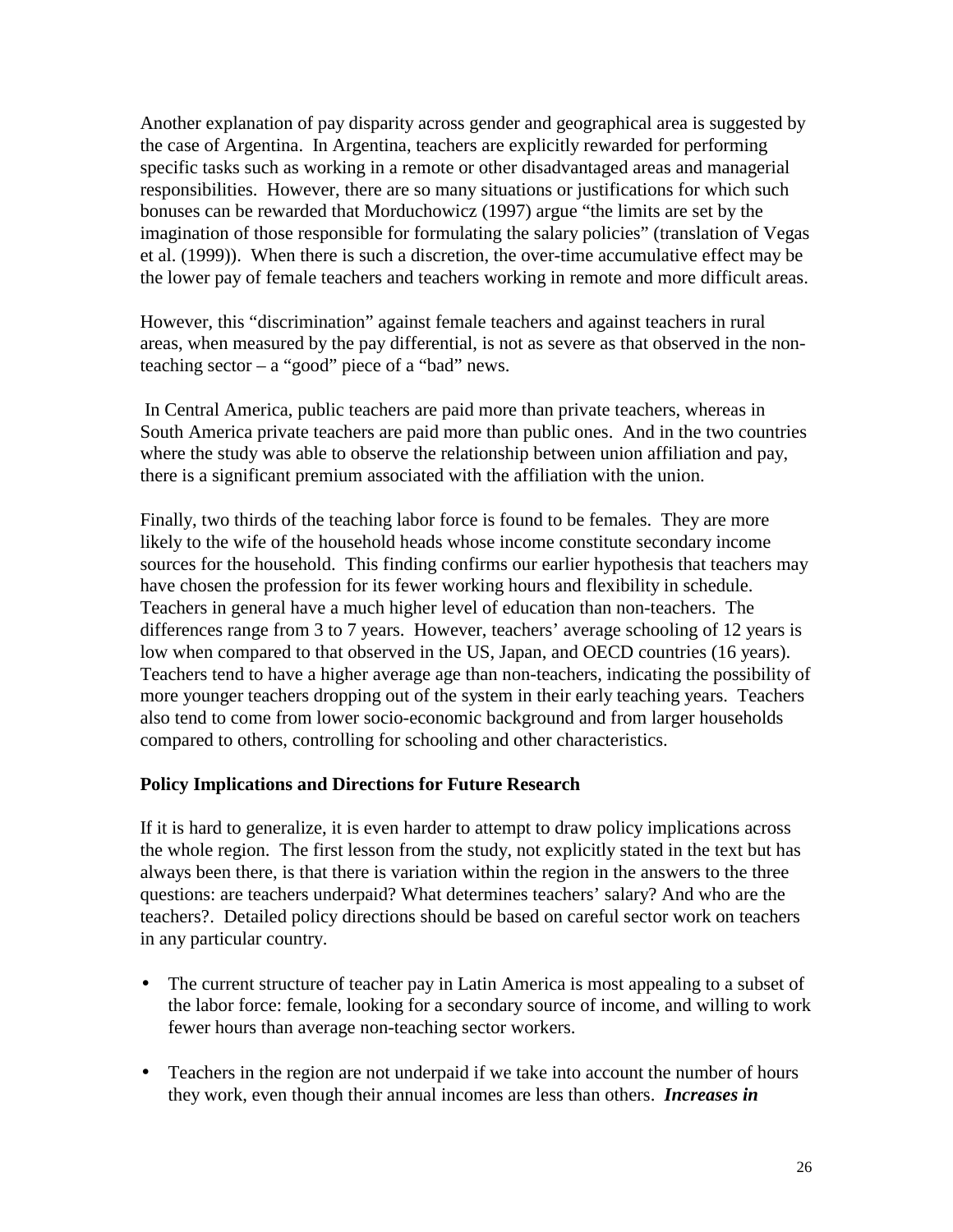*hourly pay should not be considered as a policy option: in order to attract persons from the full-time sectors such increases would have to be so large as to compensate them for the lower hours worked.*

- Teachers generally work fewer hours than others. However, this finding does not necessarily imply that teachers should increase their weekly working hours. Opportunities for working more hours and higher income should be provided for those who are willing. There are some teachers who would like to work more hours at various stages of their career and to earn more money. Given that in many Latin American countries, students spend fewer hours in school than other parts of the world, *opportunities should be provided for teachers to work longer hours thus to earn more money, such as, after care and summer camps*
- *Measures need to be introduced to help recruit and retain high quality teachers in rural areas. Careful studies need to be done to examine why rural teacher compensation appears to be lower despite hardship compensation measures available in some countries.* What are the hidden causes of such disparity? Is it the lack of access to professional development activities or the lack of opportunity for administrative advancement? If it is the lack of access to professional development activities, how can teacher training programs be designed so that those in remote areas will also be able to benefit? If it is the lack of access to administrative advancement, what policy tools can a government rely on to ensure comparable career ladder for rural teachers? There are already signs that teachers in rural areas tend to be younger and less experienced than those in urban areas. Rural education could be in a downward spiral if no measures are taken to first attract and then retain good teachers in rural areas.
- The household survey data do not permit an investigation of *the relationship between teacher pay and performance*. We know as a general rule that in most countries there is no such linkage at least at the national level. However, this does not mean that such innovations do not exist. Worldwide, researchers and policy-makers are starting to explore using financial incentives to boost teachers' performance, evidence, though still scattered and not conclusive, has shown some preliminary success with such schemes. For example, recently evaluations on the Dallas school accountability and incentive program (Ladd, 1999) and of the incentive program in Jeruselum (Lavy, 1999) both indicate a positive and significant impact on student performance through the uses of financial incentives for teachers. Such pockets of innovation also exist in Latin America. The following box illustrate the *Carrera Magisterial* program in Mexico. The applicability of such incentives need to be further experimented and evaluated in the region.

#### **Mexico's Carrera Magisterial Program**

The CM program is developed by the Mexico Secretaria de Education Publica in conjunction with the teachers' union. The program is designed to create a system of teacher compensation based on professional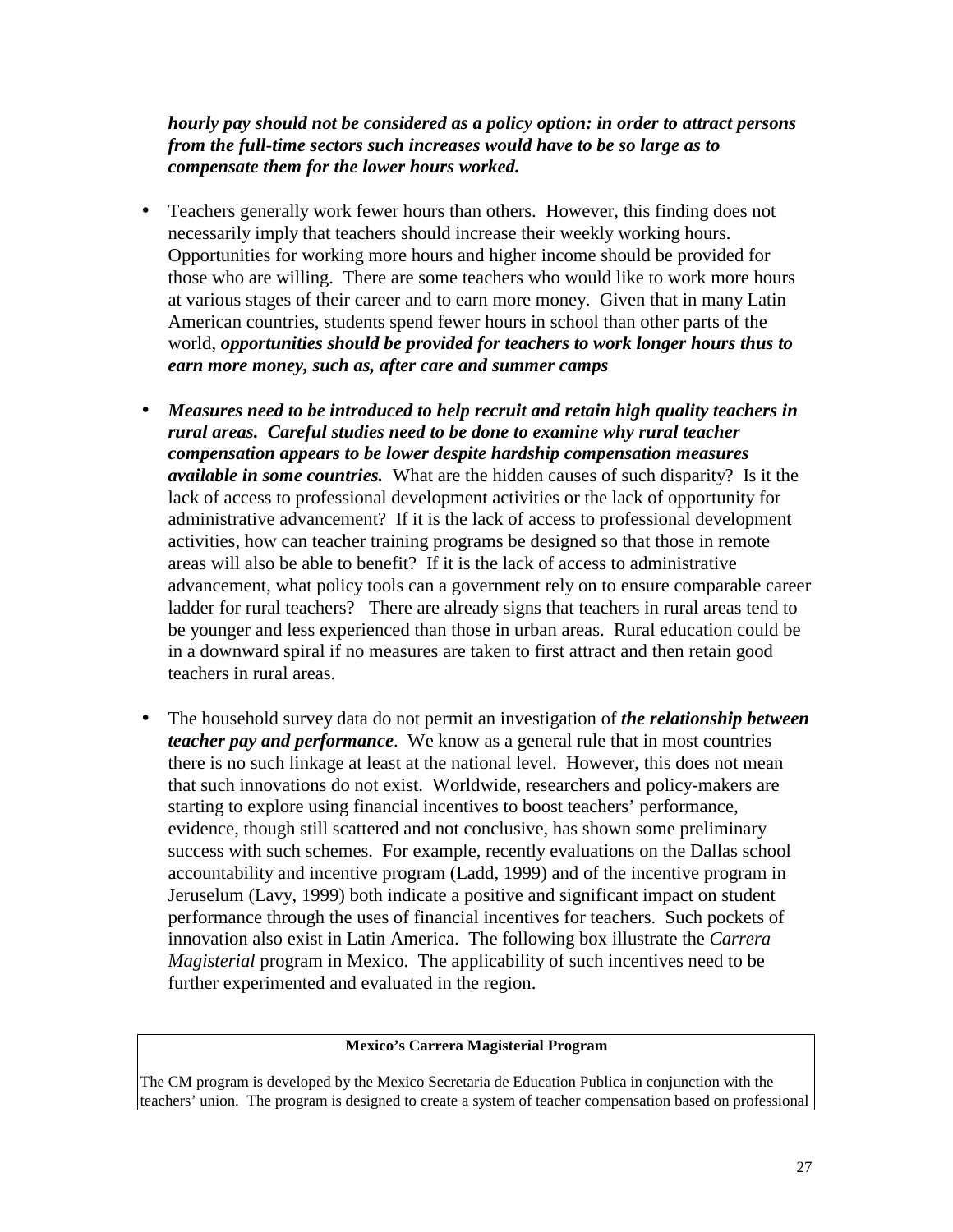skills, teacher performance, and the constant upgrading of teacher skills. The program is voluntary for all primary and secondary teachers with the following criteria: having a post and a minimum of two years of teaching experience. Participating teachers are subject to an annual global evaluation and their salary increases will be linked to the results of the evaluations. The evaluation is based on: performance (35 points), professional skills (25 points), educational attainment (15 points), completion of accredited courses (15 points), and experience (10 points). Depending on the evaluation results, the level of pay increase varies from 28.5% to as much as 224%. By 1997, 50% of all teachers were participating in the program and 25% of all students had a CM teacher. However, impact on student performance still remains to be assessed.